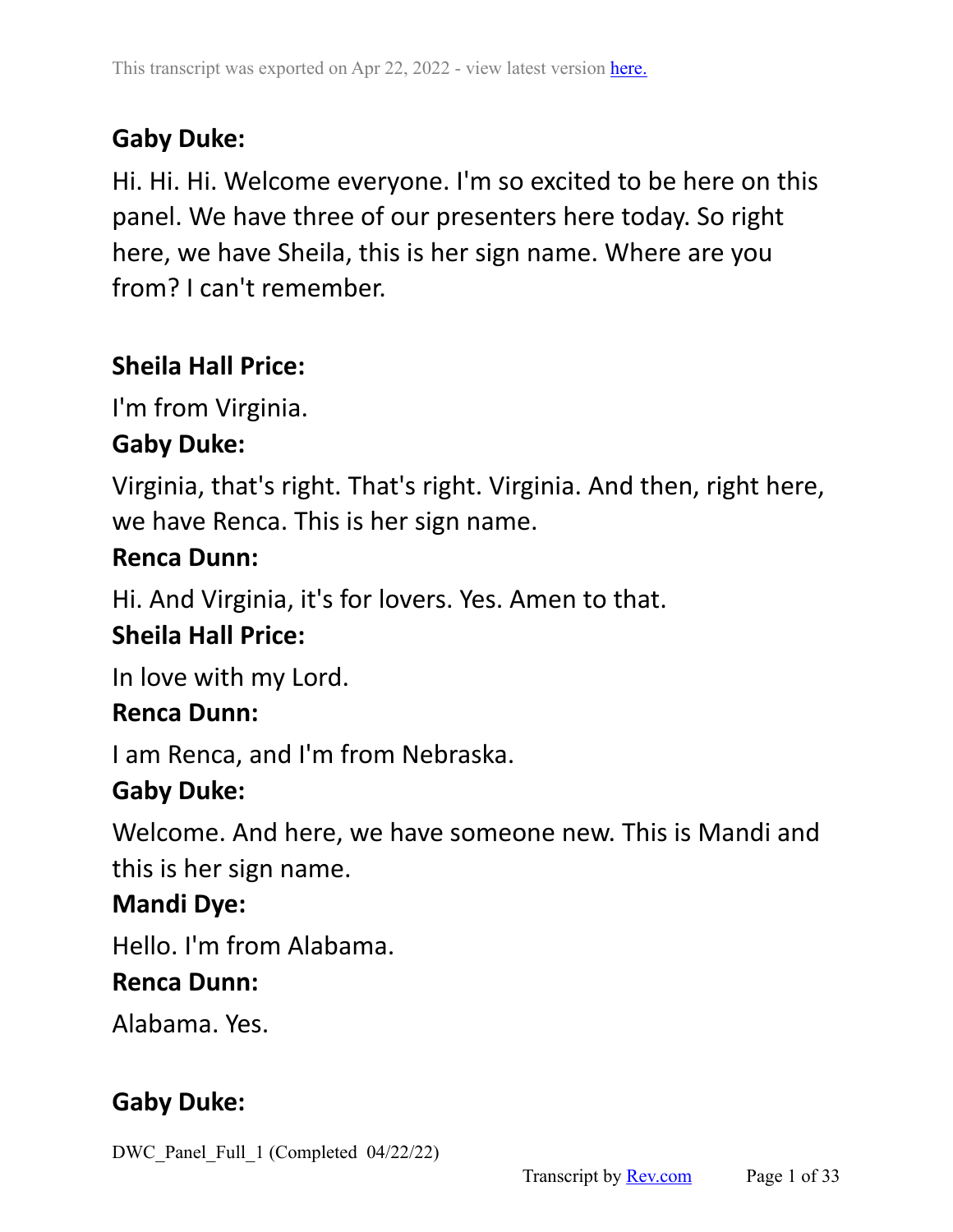So I'm just really excited about this time that the four of us have had to just really interact and talk. And really, the three of y'all. It's the first time you all met in person. So after watching the three of y'all, wow, I just really noticed there was a connection between the three of you. Why is that? How do you think that happened? It was just so quick and automatic.

### **Sheila Hall Price:**

Do you mind?

# **Gaby Duke:**

Go ahead.

# **Sheila Hall Price:**

Well, for me, when I first sat down with Mandi and Renca, and I noticed that Mandi was so expressive and so emotive, and I thought, I just instantly connected with her. The Bible says, "Weep with those who weep and rejoice at those who rejoice." And so when I met Mandi, I felt, oh, wow, I just felt so connected to her joy.

# **Renca Dunn:**

Yes. I think one of the biggest things that we sometimes face is how easy it is to do things individually. It's easy to do things from home, to work from home. Now, everything can be done from our home on our own. It's become all about self-reliance,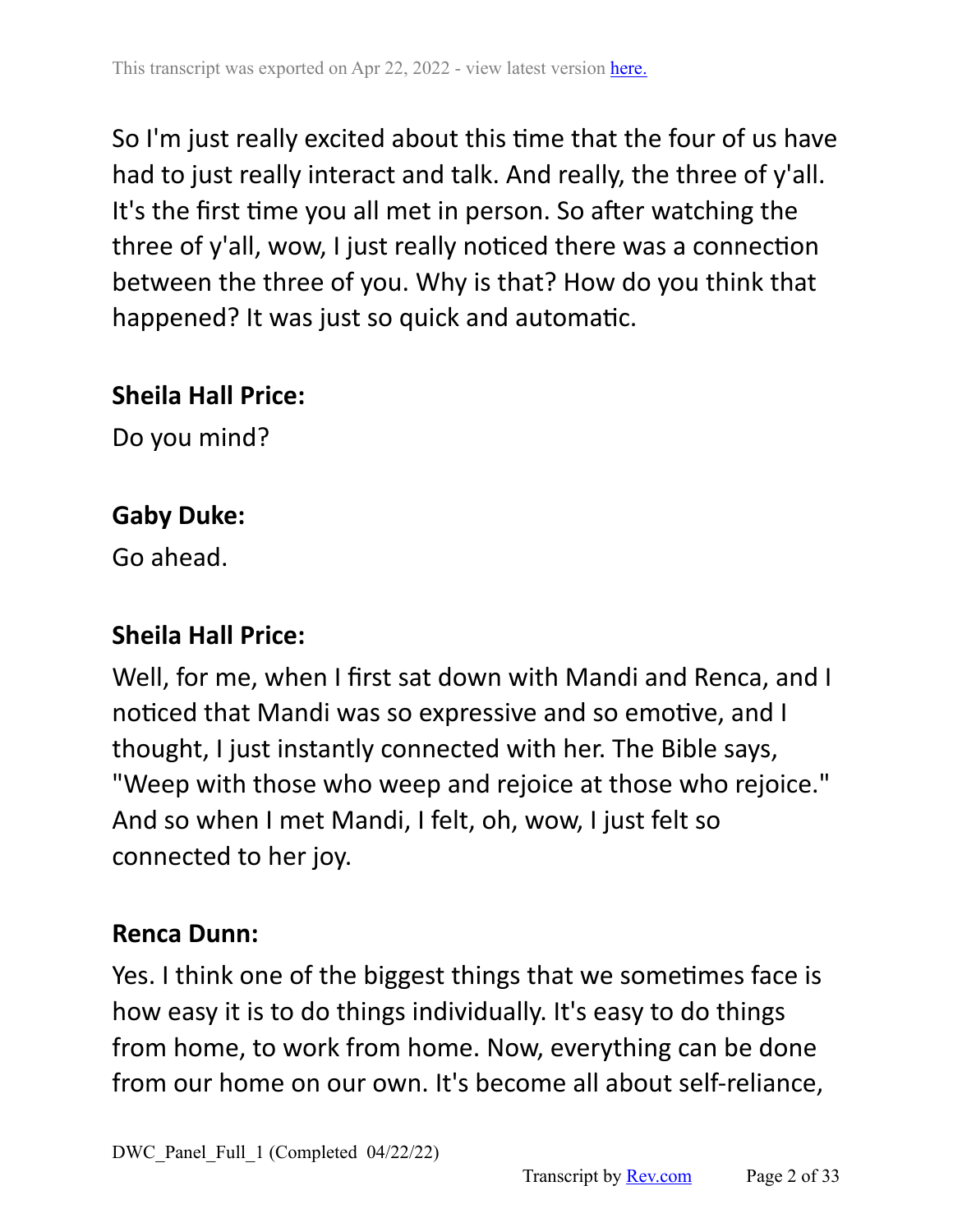me, me, me, but when will we stop focusing on me and instead, rejoin the collective we. These past two years have been really tough for all of us, for sure. It's nice to have this chance to be together. It just feels right. Even though we're from all over, being in one place and sharing stories reminds me of our capabilities, and that we are all serving that same spirit of God inside of us. We are one by serving the same God. So we feel instantly connected. It's really nice to be here in person.

## **Mandi Dye:**

Yeah. The unbreakable theme that we are exploring, it's been powerful to me. And I've so enjoyed meeting you all. We each have our own unique personalities and that makes it even more fun.

# **Gaby Duke:**

Yeah. I know that your husband typically is the one that has the camera on him. So her husband is named, Steve Dye, and this is his sign name. And typically, the camera's on him because he has a podcast. He does interviews with all different kinds of people, but now, it's your turn. Camera's on you. So how does that feel?

# **Mandi Dye:**

Yes. It's been a big step for me. I usually stay behind the scenes. That's where I feel comfortable. So this experience as a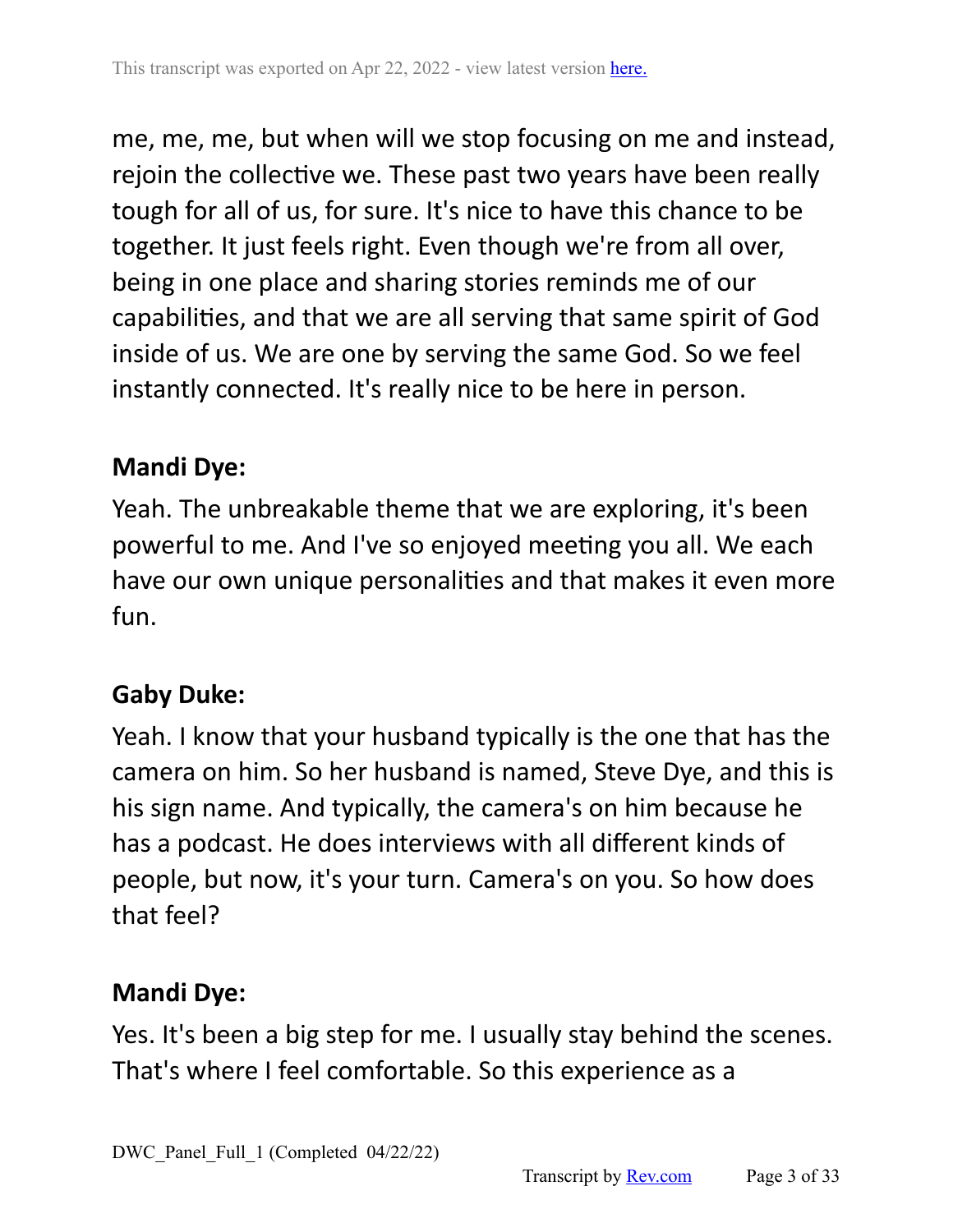presenter, it's brought up a lot of emotions for me. I definitely see God's hand in leading me here to do this. But on the news, so busy lately, and this weekend has given me a chance to just relax and slow down. It's a break from my regular work. It's been a new experience and wonderful. And to feel the support from all the team here, looking forward to what the future holds.

#### **Renca Dunn:**

Yes, I'm happy you're here. And it's nice that God is changing things up. It's like, God has been marinating you and now, you're well done like a steak, and you're ready to go.

## **Mandi Dye:**

Absolutely. My husband says the exact same thing.

#### **Renca Dunn:**

Oh, the sign. It's a sign.

## **Mandi Dye:**

Yep. He's ready to throw me out there into the world. And I'm like, "No, no, no. I'm fine where I am."

#### **Renca Dunn:**

Yes.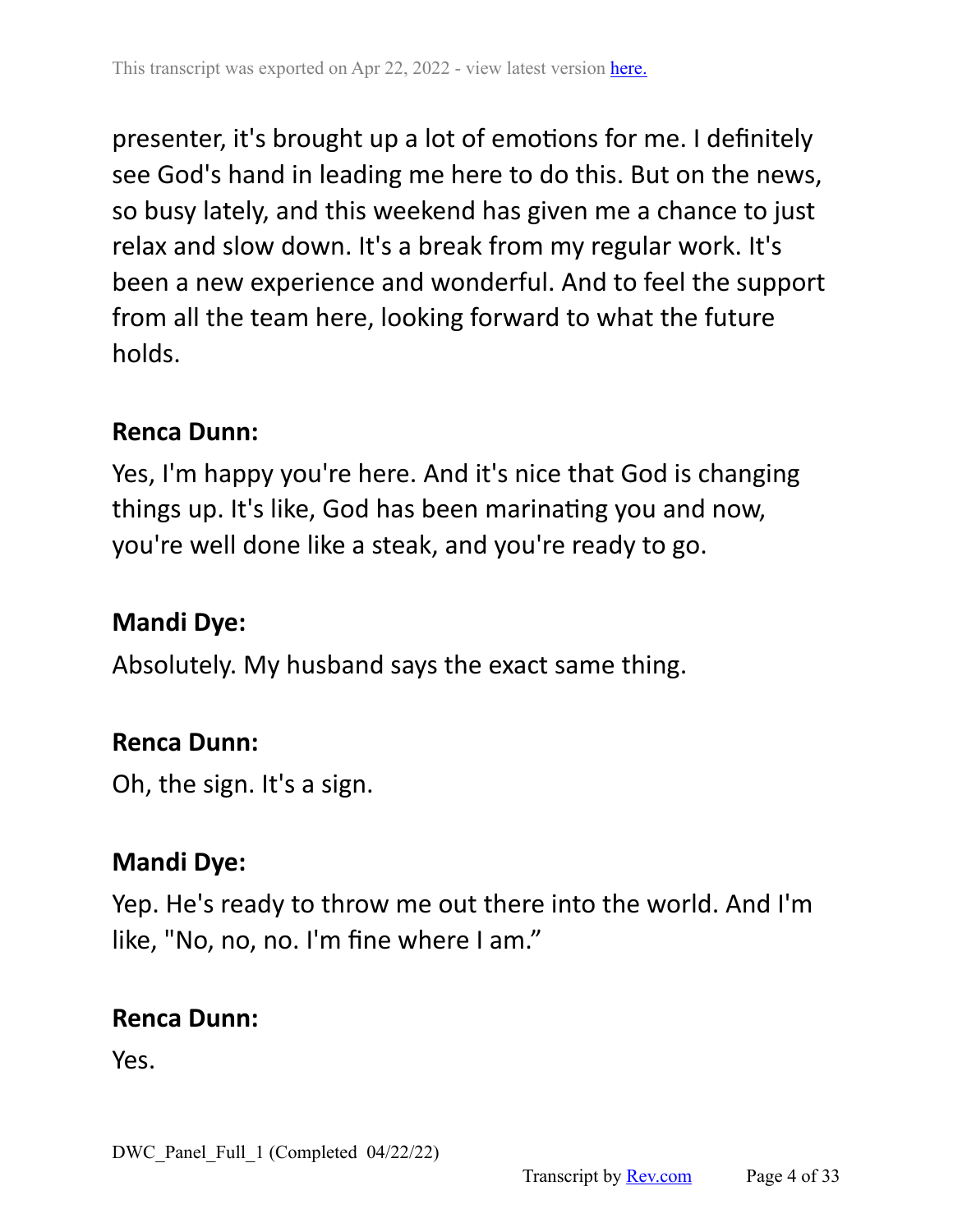This transcript was exported on Apr 22, 2022 - view latest version [here.](https://www.rev.com/transcript-editor/Edit?token=6739uI5nBDDUFkLZEzWxCClAQ1qJz4j3Zn5lg07twLffHfUHKEKWt7x0RYSfNrbfPtSyKnAQiZpP3jvkeATwYpMjcHs&loadFrom=DocumentHeaderDeepLink)

## **Gaby Duke:**

Yes.

### **Renca Dunn:**

Yes. I agree.

# **Gaby Duke:**

I've really enjoyed watching the three of you in your presentations, your signing. One thing I noticed in Sheila, your presentation with your theme on love, you discussed the woman from the well. And you mentioned something about how we carry our burdens, just like the woman at the well carried her water. Really, they walk with the water on the ends of the sticks. And typically whenever I've read that story, I never really identified with her sin struggle of sexual morality, but burden, I did identify with that. And it was a moment for me where I was like, "Whoa, that's something I can identify with." And after watching your presentation, just that burden and learning to just put it down, that really impacted me.

And so, because the woman at the well, she left, she just left her burden. Jesus told her, "Go tell others about me." And she left her water and she ran off to tell other people to say, "Jesus. Look everyone, look what Jesus did for me." So for the women that are watching who have not yet left their water to go and tell others about Jesus, what do you have to say?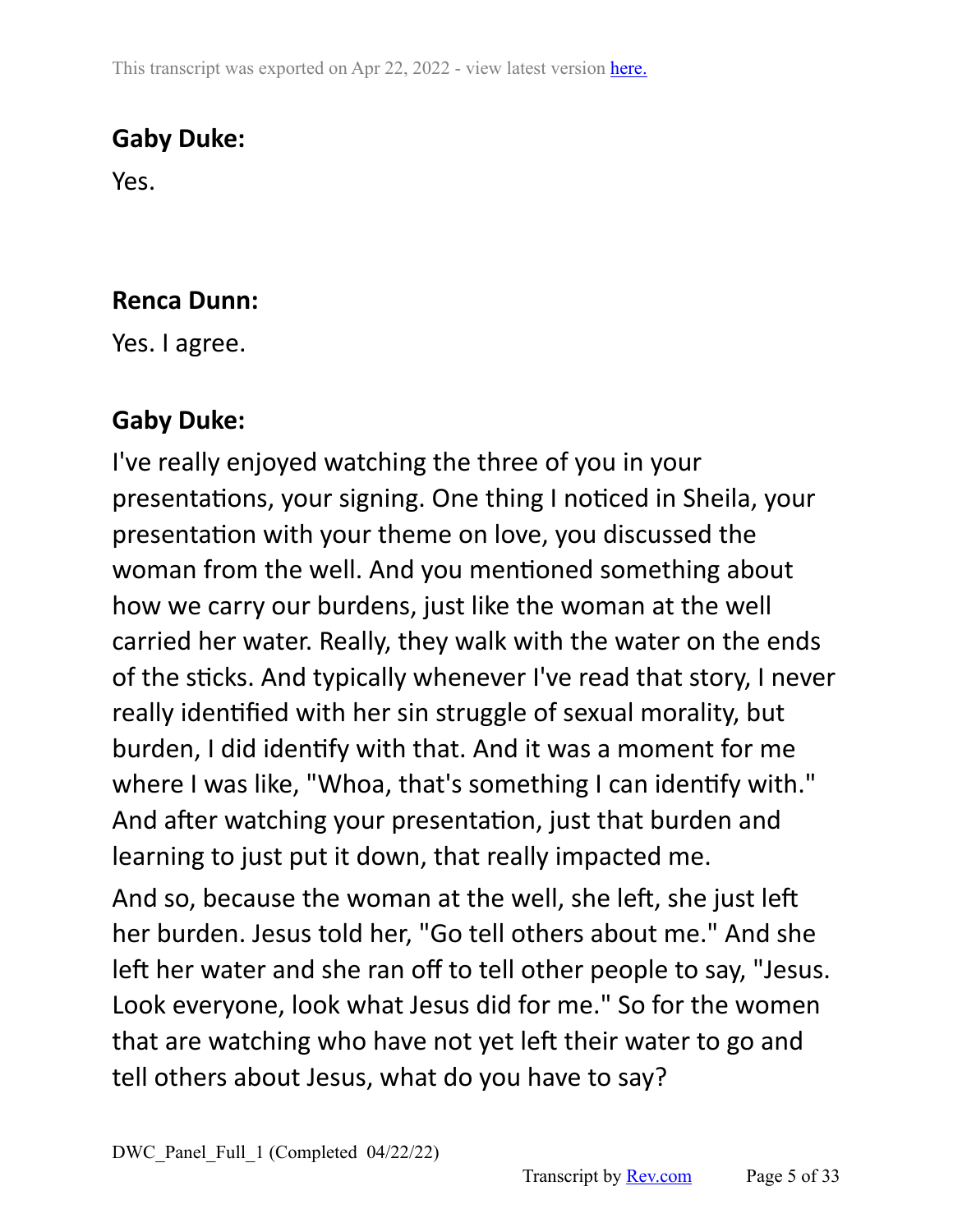# **Sheila Hall Price:**

We have to leave our shame, our burden of how we see ourselves and self worth. Many women, we were concerned about what we look like and what other people think of us. And we're concerned about what they think of us, but we really need to look inward and realize that Jesus says, "You are perfect. You are accepted just the way that you are, no matter what your experiences are." And so that is living water. And that is the living water that the woman took to town. She left her water jar, yes, but we need to seek the Lord. And when we see our burdens and we think about that cup of water, we're able to just leave everything, and put everything aside, and go ahead and let the word take care of the rest.

# **Gaby Duke:**

Yes. Yes. That is so true. Typically, women just really struggle with their identity. I wanted to look perfect a specific way.

## **Renca Dunn:**

Right, right. To add to that, today, I think there is a lot of societal pressure. Back then, I'm sure women had their fair share of pressure as well, but it seems exacerbated for modern day women, like how we present ourselves or how we view other women. For example, we have quick information access about other women in our feeds. We see pictures of women with their families, spouse, or partner. And our gut reaction can be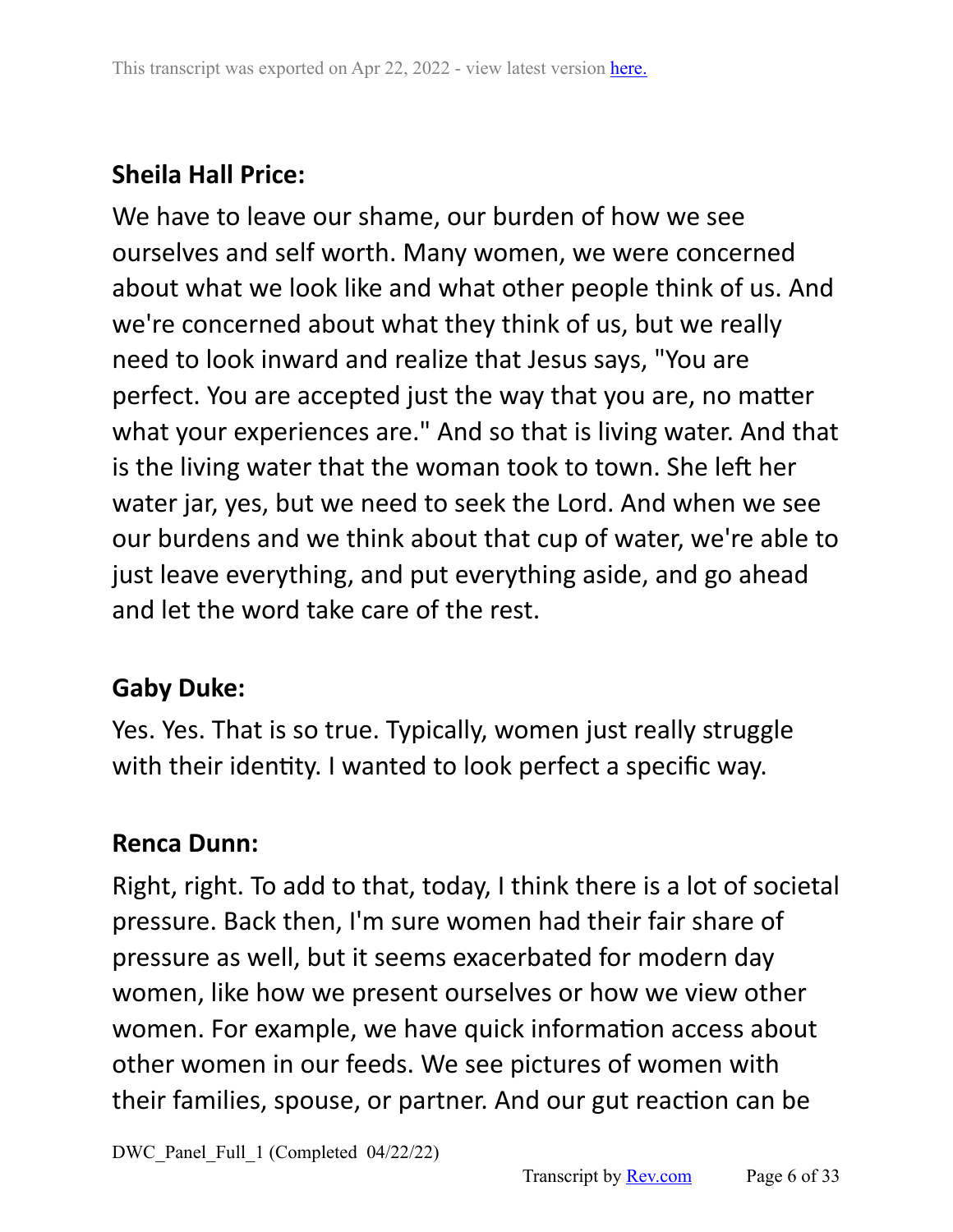one of disappointment because we don't have that or we automatically compare ourselves and feel shame. This adds to the burdens we already have as we think that other women must be luckier than us, but that's not the right framing. Our journeys are different. We aren't meant to pick up and do burdens. We need to keep our eyes fixed on the Lord. He can clear our paths and allow us to grow more. We've got to stop comparing ourselves, really.

#### **Sheila Hall Price:**

Yeah. And another thing, from my experience with the dog when it bit me, the dog actually bit me and I automatically saw my lip. And as soon as I got the stitches, I thought, wow, I just felt like I wasn't worthy. I was just like, "Man, how can the gospel even reach me or touch me? I didn't feel beautiful." But the Lord said, "Who said that you're not beautiful?" And then I thought, actually, no one said that. I was just focusing on myself. And I was telling myself that I was no good because I had a scar. When the Lord looks at us, he looks at the heart. How am I serving God? How am I doing with God? He says, I'm wonderful. And he says, "Sheila, you're perfect. You're fine. No matter what you think about yourself, you can leave that behind." Go ahead and let the Lord take care of the rest.

#### **Renca Dunn:**

Right. It's about faith.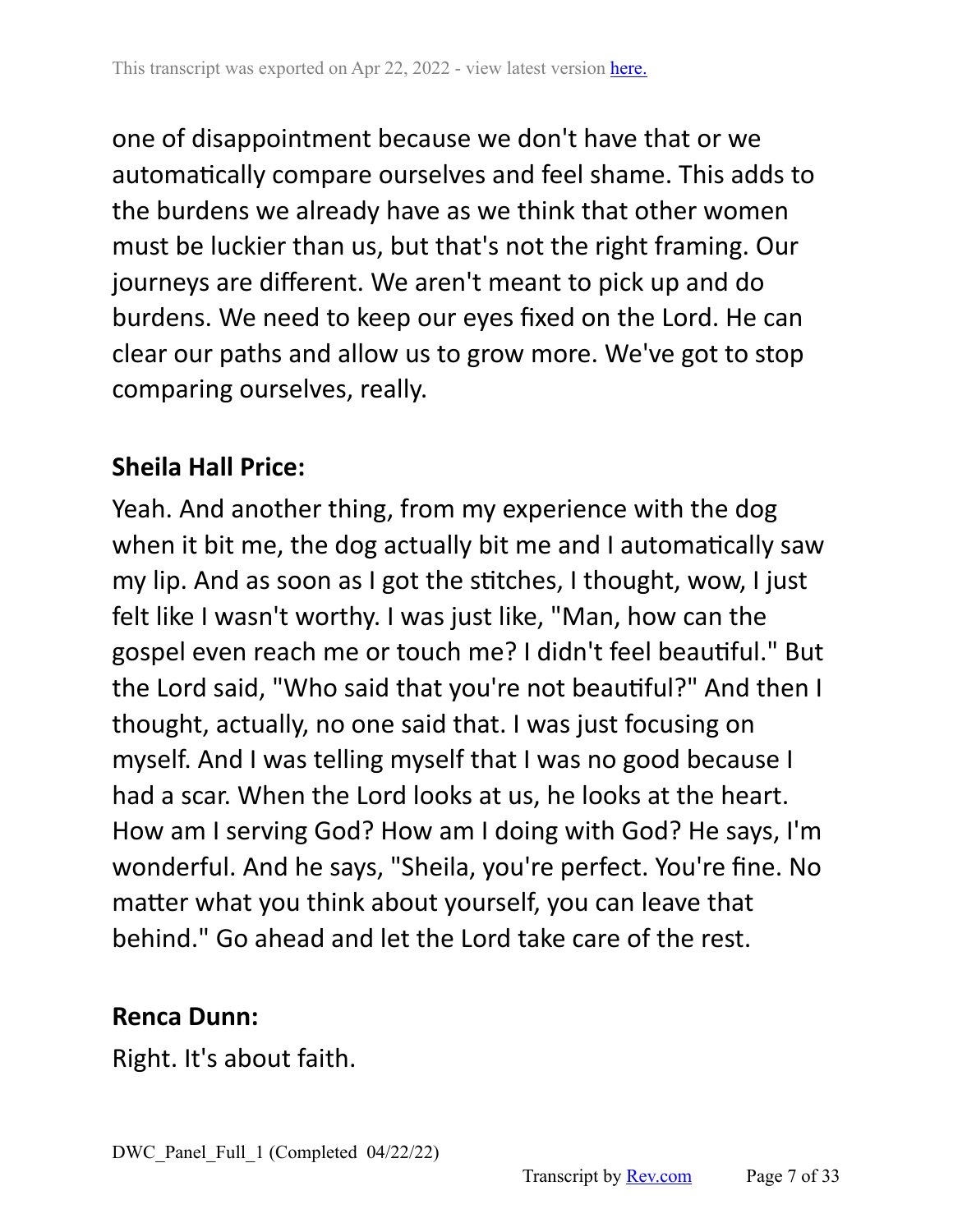# **Mandi Dye:**

Yeah, it's crucial that we need to give ourselves grace. We all deal with the pressures of social media, Instagram, Facebook, all of that. None of us are unscathed. So we need to be extra kind to ourselves. That's something I'm still learning as well. My kids always say, "Oh mom, I already know what you're going to say next." Give yourself grace. But that's truly how we get through today. Tomorrow will have its own troubles. It's of utmost importance that each one of us just have to show love to ourselves. And then we can show God's love to others.

# **Gaby Duke:**

Yeah. I feel like that really ties in with Renca and her presentation related to joy. The joy you have inside. The beautiful joy that can just radiate out. Where you're rooted is important and what you depend on. So my question for you is rooted. What does that mean? Can you explain?

## **Renca Dunn:**

The first thing to understand is that roots come with growth. We can lose sight of the growth part if we're only fixated on being rooted. It's really the fruit of the spirit. Joy is a fruit of the spirit. Now let's consider how actual fruit grows, whether it's strawberries, oranges, watermelons, grapes, or what have you. It feels like if we try to rush through the growth process, the plant will wither away. Or if we don't water enough, it will wither as well. Being rooted starts with planting a seed and it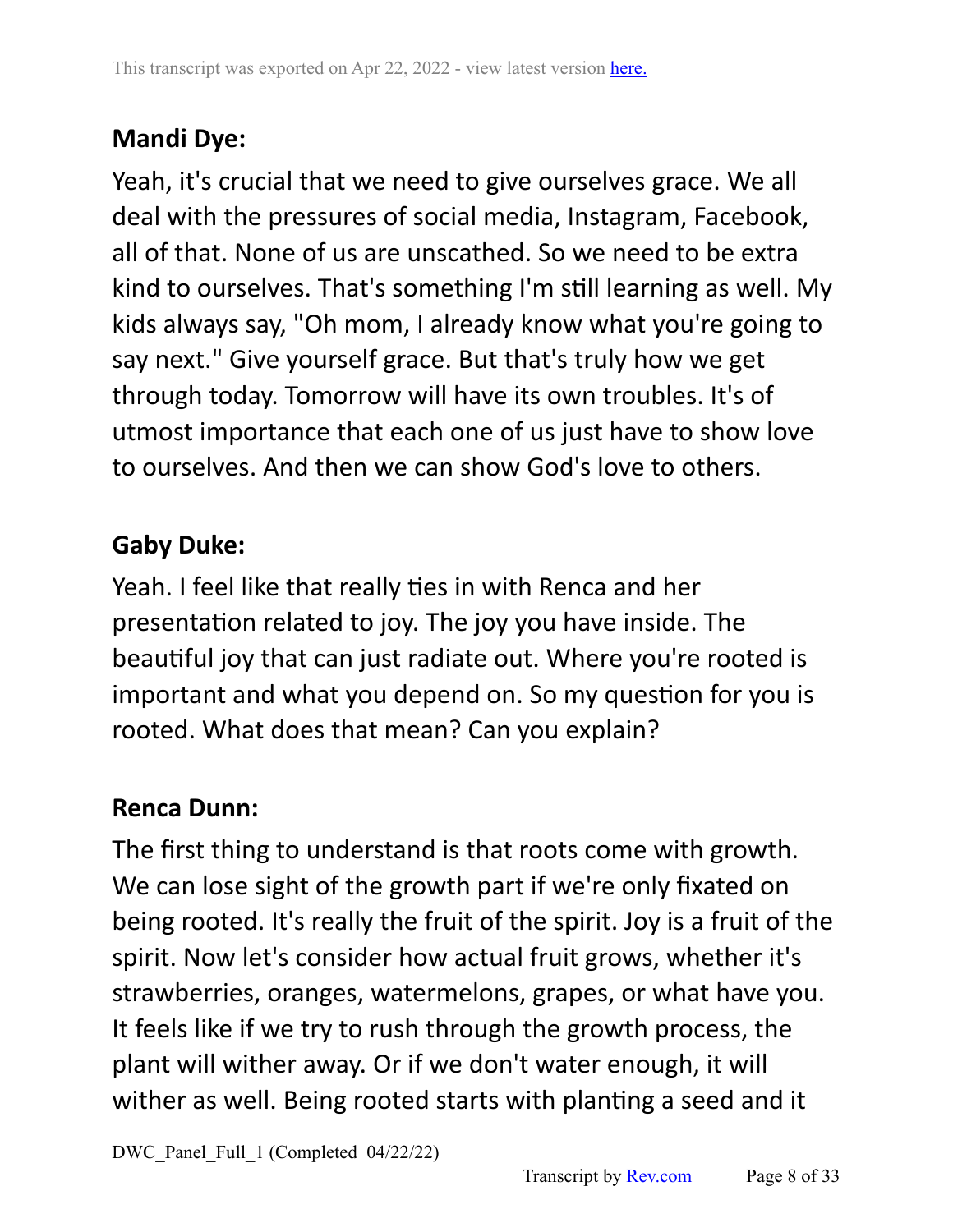slowly grows into something beautiful. Just like grapes. Grapes are rooted in soil, but grow and expand beautifully in bunches of grapes. The same applies to an orange tree or a beautiful watermelon. It starts with the soil.

And let me clarify, we all know watermelons don't grow on trees. The soil is important. And I think that illustration shows us where joy comes from. Yes, it comes from being rooted in the right place, but we must be willing to allow growth to happen. God gives us the components within the fruit of the spirit as we experience life. Being rooted is important, but allowing space for growth over time is also vital. It's not going to happen overnight. Our understanding of this depends on our intimacy with God and sharing stories. Honestly, this right here is a joy because God is using us as his people to edify each other through sharing stories and testimonies, gathering together, reading the Bible, watching worship together, and taking nature hikes.

In nature, we get to see his majesty in the world through mountains and skies. Everything is beautiful and reminds us how God created everything because it was his joy to do so. We are his joy. Babies are his joy. So when I think about how we are rooted in joy, we must be willing to allow ourselves to grow in that as well. Let the fruit grow. At the same time, we need tools like community, where we can exchange stories and build each other up. This has been a really joyful weekend for me with these ladies.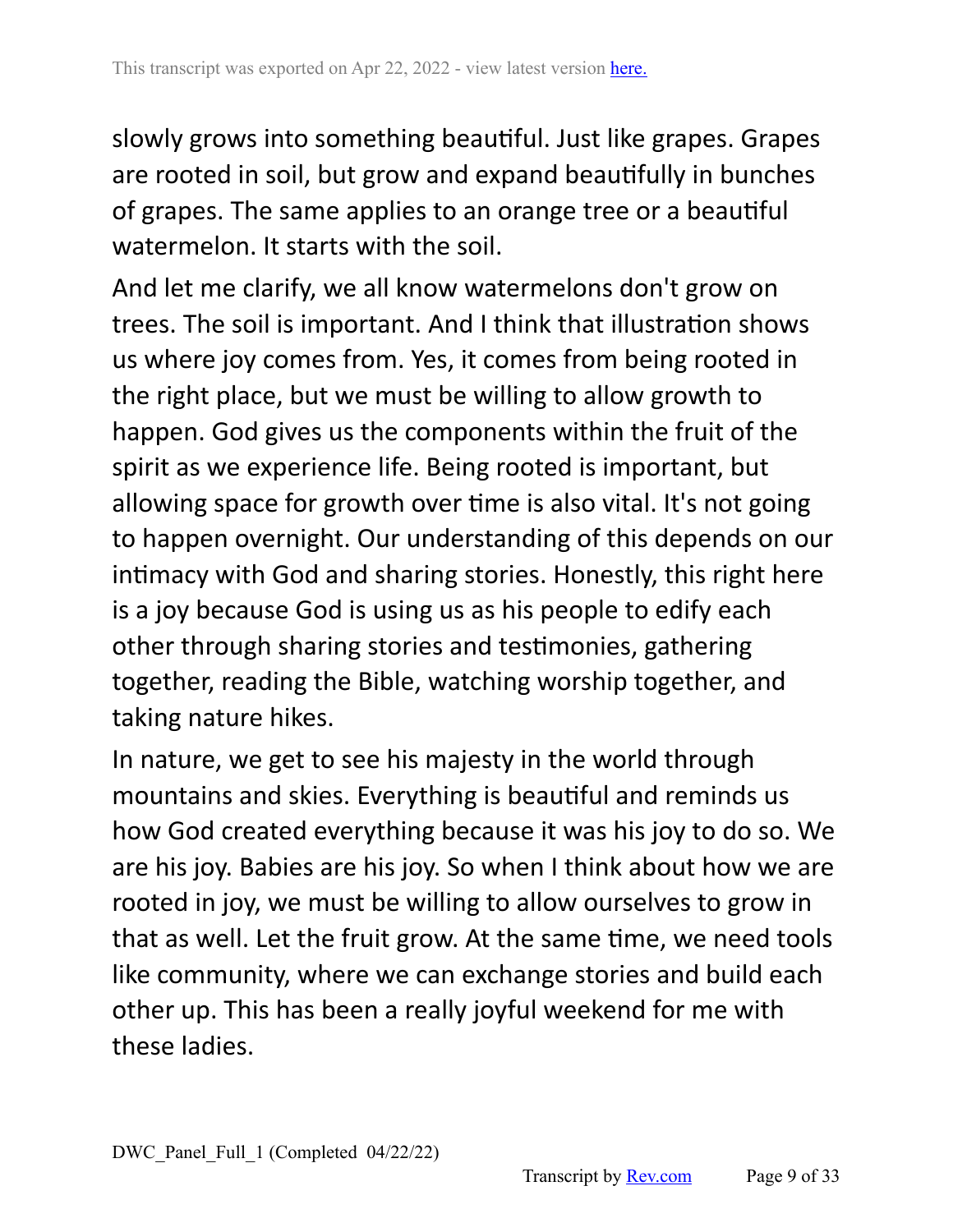# **Gaby Duke:**

Yes.

### **Mandi Dye:**

It's been a beautiful weekend of fellowship and joy. Without joy, how can we even relate to God or talk to others without his joy motivating us. If you don't have joy, you're missing out on the very essence of God. He is joy.

### **Renca Dunn:**

Right. You and Gaby are both moms. And for me to see your daughters here and be part of watching them grow up to witness your motherhood take place, that gives me joy. Even to see you discipline your daughters through no and yes, through cheering them on, or shaking your head to correct them, through all of that, there's still joy in being a mom. I feel like you have to let things grow to be rooted in joy.

## **Sheila Hall Price:**

Also, I think that we rely and hang onto that joy, because our joy is from God and we should grab a hold of it, and we should hang onto his joy, and we should commune with him. And like she said, being rooted, when that joy trickles down from God, it will come and it will impact us. And everything that is taking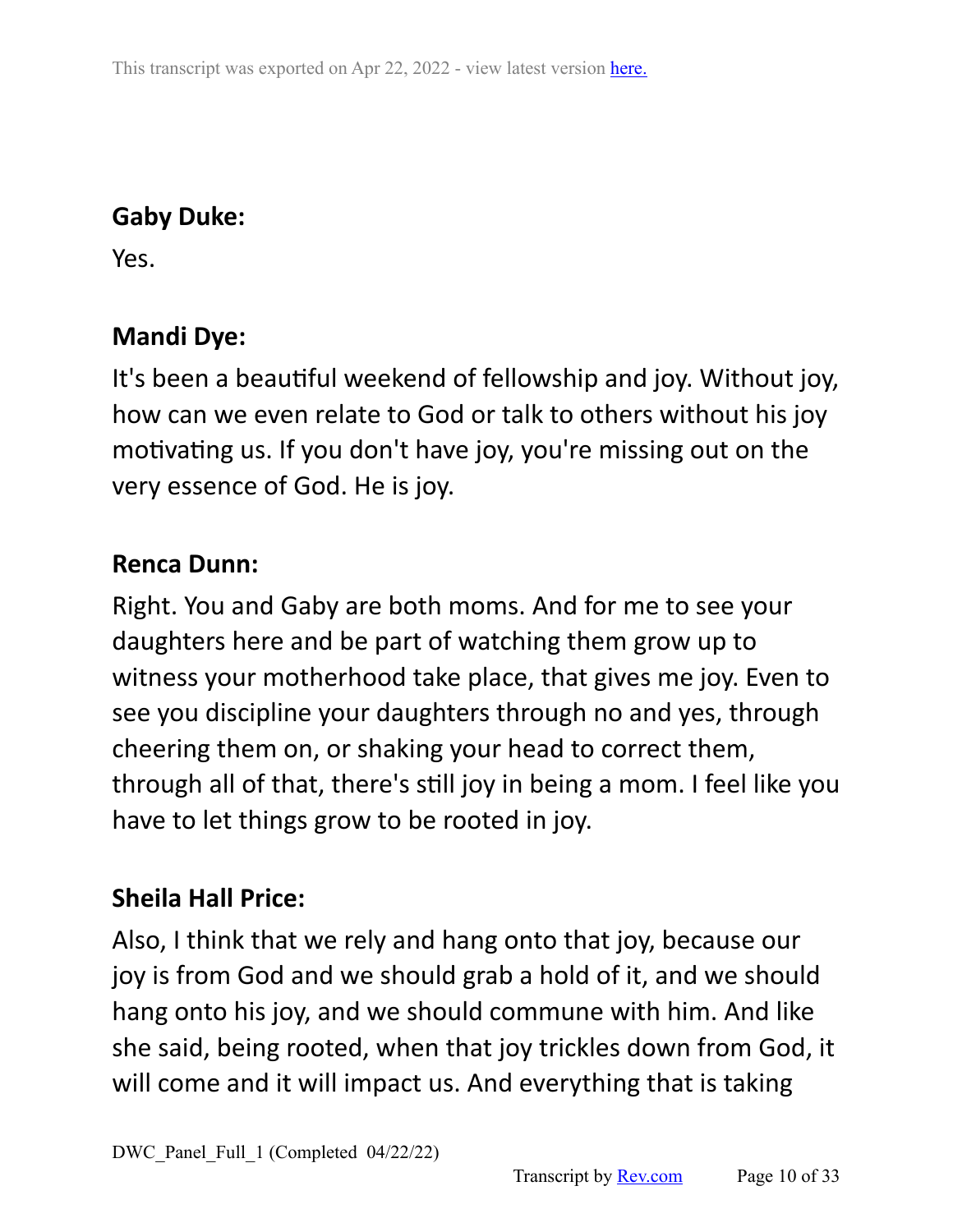away my joy will be removed and nothing can destroy or disconnect me if I'm actually rooted to God. So we must depend on him and hold fast to him, because my joy is strengthened continually.

### **Gaby Duke:**

Right, right. Amen. Yes. You had mentioned also about, false positivity is different than joy. That was really... Oh, what's it called? Oh yes, toxic positivity, that. I feel like sometimes believing in culture and just [inaudible 00:13:12] as the general culture, I feel like sometimes we encourage that. Sometimes we don't even realize that we're doing it. So I'm just curious with that. If we recognize that we are doing that ourselves, that we start to have that toxic positivity. How do we change and just really show that joy and come alongside other people and not just check in, finish, and be done?

#### **Renca Dunn:**

Yes. I think toxic positivity applies to a lot of areas right now. When negative things come up, people just want to nip it in the bud. They get bored and don't want to listen or engage in dialogue. Instead, they are dismissive and want everything to just be good. But maybe that person doesn't know what to do or they don't know how to deal with that situation. I think we really need to take a step back and just listen to the other person sometimes. We are not called to solve problems. We're just not. We are called to serve God and simply do ministry.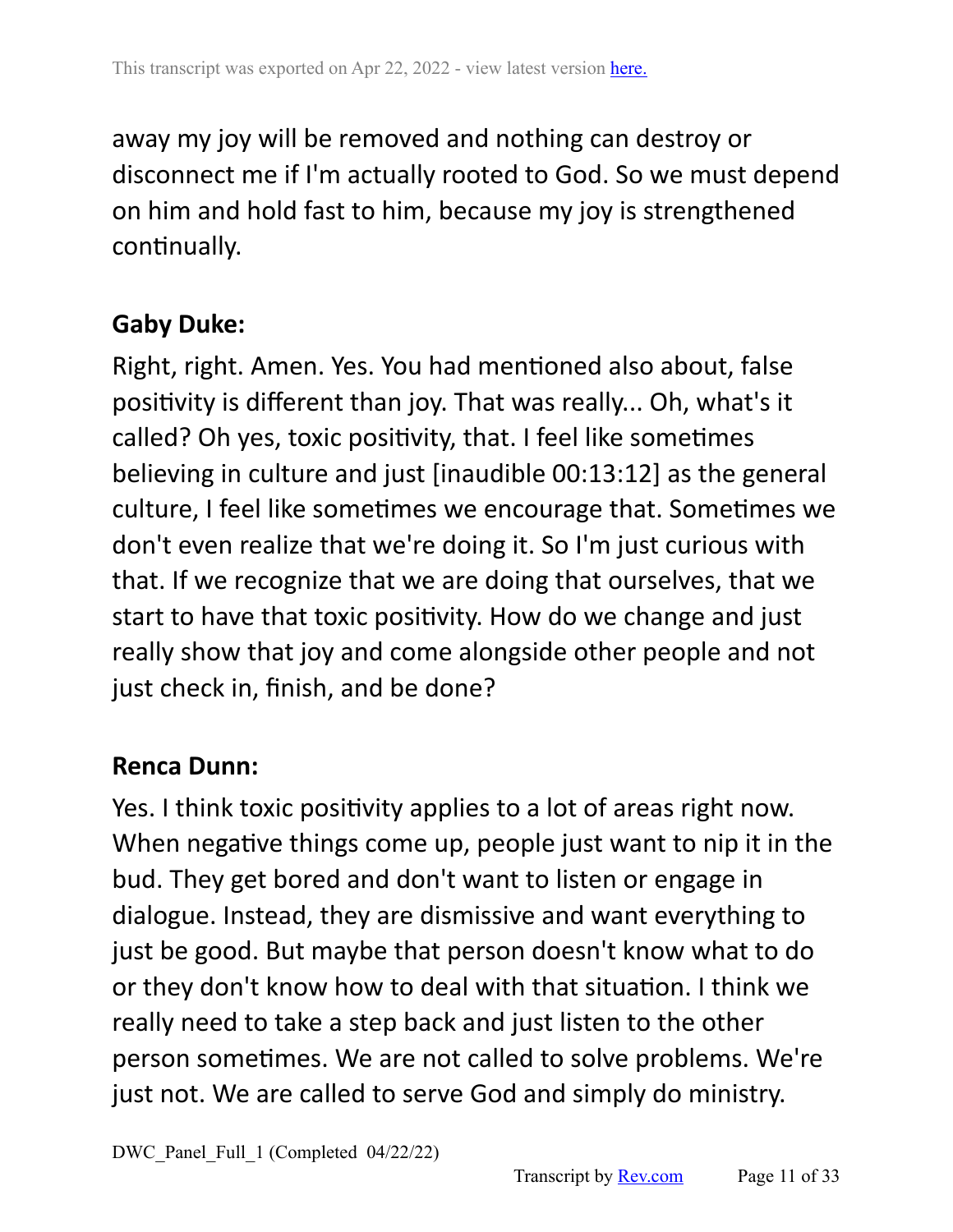That can include a lot of sitting and listening, just being there. Sometimes simply your presence is enough. Trying to cut off a person or rig your hands of them, for example, on several occasions, I've shared about a bad day and the person I'm with instructs me to pray, and then you'll feel better.

Honestly, no. Sometimes I pray and I still feel agitated or I feel so disheartened. A simple or dismissive answer like that is the wrong mindset. The Christian life is not easier. Many times people think, I can accept following Jesus, then when life gets difficult, we reach out for help and are met with a response like, "Just pray. Throw it up to God and you'll be on your way." That can't be the solution. That is an incorrect perspective. I think we, as Christians who grew up as Christians, or even seasoned Christians, still needs to take a deep look inside ourselves. Same with new Christians, but it still doesn't mean we need to solve other people's problems. It means we need to listen, be there and maybe make referrals or just check in sometimes. You can offer to pray with them or just check in with a, how are you text? Just simple things like that.

Alternatively, trying to artificially puff someone up or brush hard things under the rug while someone is struggling inside, causes more frustration. And the sin inside them will continue to mount. That person will think, they just need to stay positive and keep hiding their struggles. And the result of that mindset is drifting away from God when hard things happen. We really need to be careful with that. But at the same time, we are also not responsible for dealing with everyone and their problems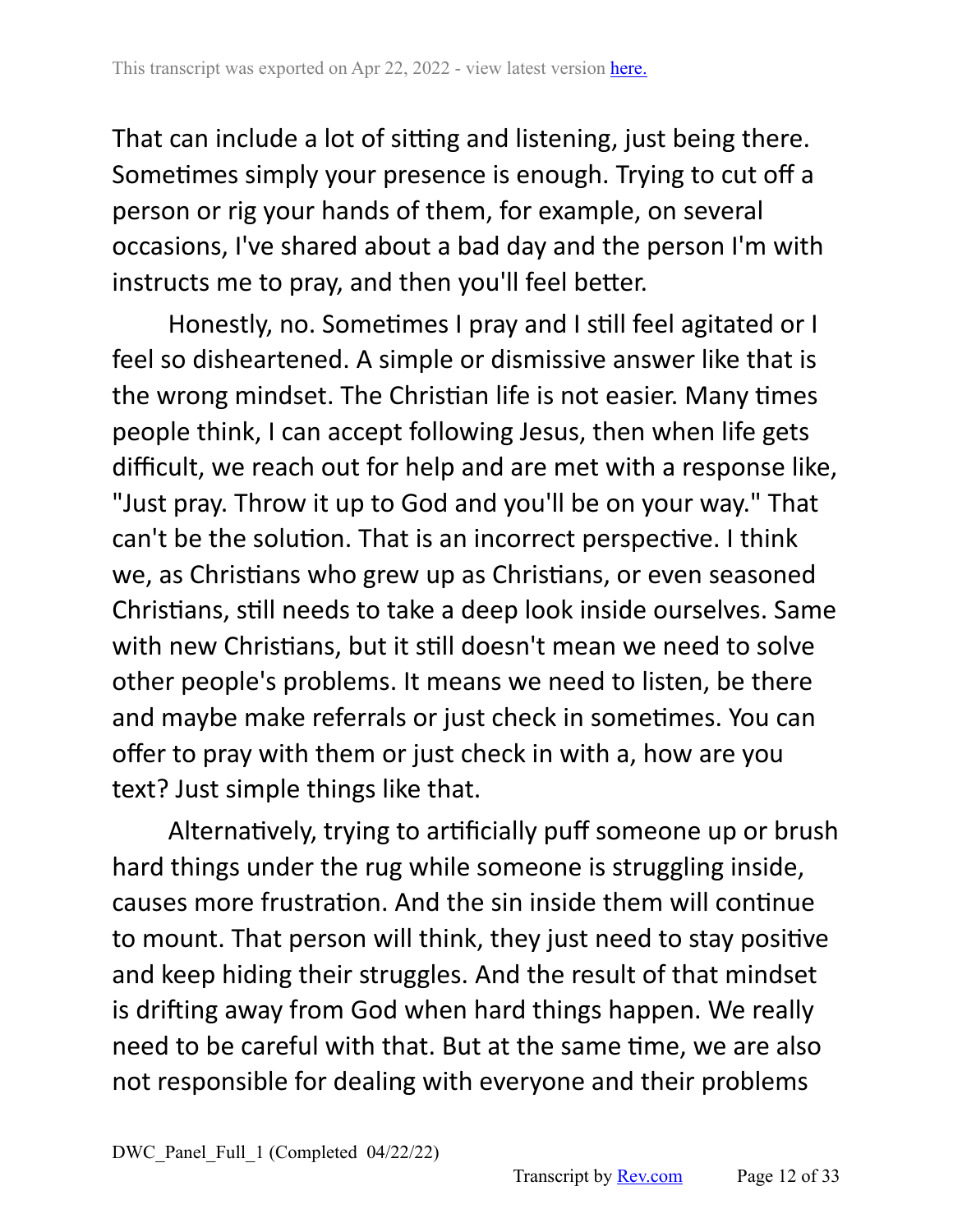getting pulled in every direction. That's not our job. Yes, we need to have boundaries, but I want us as Christians to be raw, real, and vulnerable. If you can't do anything, you can say, "Honestly, I don't know what to do," Or "I don't think I'm the right person for this. I'm sorry," or "Let me think about which friend might be able to assist." That's fine. You don't have to be paralyzed or take off. We just need to encourage that more among each other. What do you all think?

## **Mandi Dye:**

Yeah. I've always been a big believer that the people who have experienced similar struggles are best suited to help each other. If I'm trying to help someone struggling with alcohol, I can't fully understand because that's not a weakness for me. Therefore, my help isn't effective. I believe in using the connections that you have to locate a more appropriate helper. We can always check if they don't have anyone to support them. You can say, "What can I do at better for you?" Ask them, "How do you feel about this?" Ask them about their own feelings. Don't make it about you and your feelings. Try to meet their needs and get an idea of what they need. And then tell them, "Is it okay with you if I put you in touch with someone?" The Christian life, we all have different experiences. And unfortunately, I hate to say this, but some people have told me that Christians are not nice sometimes. And that's true. You need to show people that not all Christians are like that. There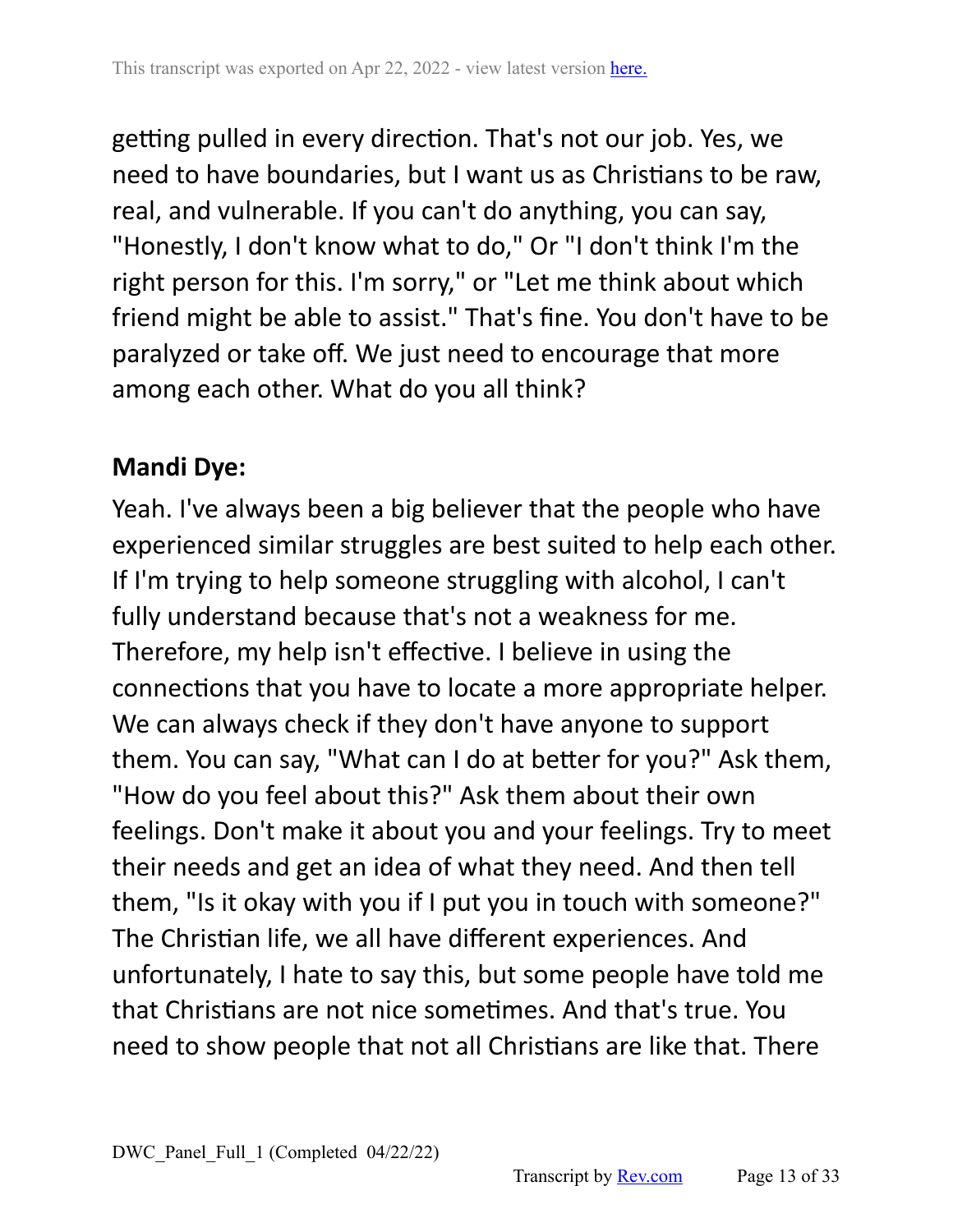are a few who will really care about them and who will lift them up to God.

So it really depends on the situation. Everyone's story matters. We never want to dismiss anyone, but often, it is prudent to refer them to a more helpful person to meet their needs. And that can help us avoid a lot of unnecessary guilt as well, because you really didn't know how to help that person and you ended up hurting them.

#### **Sheila Hall Price:**

Oftentimes, I think we should find time. And if we could be there, we should just be there and just listen. Sometimes our presence of just sitting and listening is what's needed. We can let them know. We might not have the same experiences then, but we can be there to listen and we can be there as they figure out what to do. And of course, if we know someone, whether it's the pastor or the pastor's wife, or someone else that we could contact, like a group leader or someone that they feel comfortable with, we can always refer them to them. But sometimes, they don't want that. Sometimes they would just like us to be patient, and just be present, and offer support and comfort. So just like they mentioned, we don't need to fix everything. And sometimes we can't fix everything. But how can I help you with your issues, if I'm not able to help myself? Sometimes things are just there. And of course, we don't know a hundred percent everything, but yeah.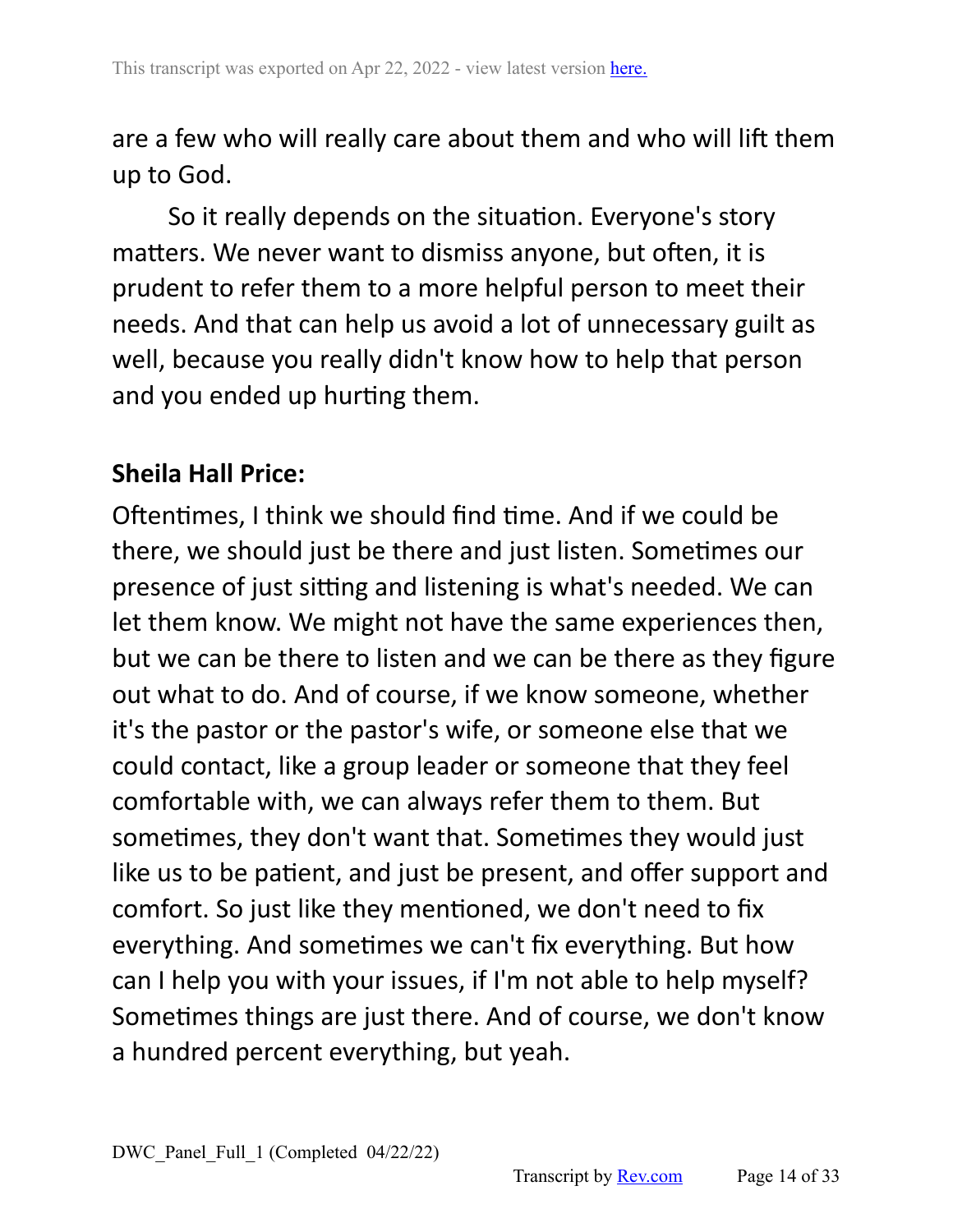### **Renca Dunn:**

Right. Also, when we help someone or when that person who just needs someone to listen to them, comes to us, we need to remember, they can't depend solely on us. For example, I've noticed that some people become needy and that creates a dependency. Then when we suddenly cut them off, they get upset and say, "I thought you were supposed to help me," but that was never the intent. We have a responsibility to communicate that we can't solve all the problems, but we're still willing to listen, pray with them, and keep checking in. That person needs to remember that they need to keep depending on God and not just on other people. Remember that there are other resources like mental health counseling, or maybe that person just needs marriage counseling. Maybe they need more professional help or the church's help. Maybe they just need a friend's help. There are many different ways. And that's why we are called the body of Christ. There's no scripture that says, we are only the arm of Christ. It says-

# **Gaby Duke:**

Body.

#### **Renca Dunn:**

... body. We all serve different purposes. Sometimes you're the arm and you're the leg, then we come together. We can't depend solely on the arm or things become imbalanced. We need a whole healthy body.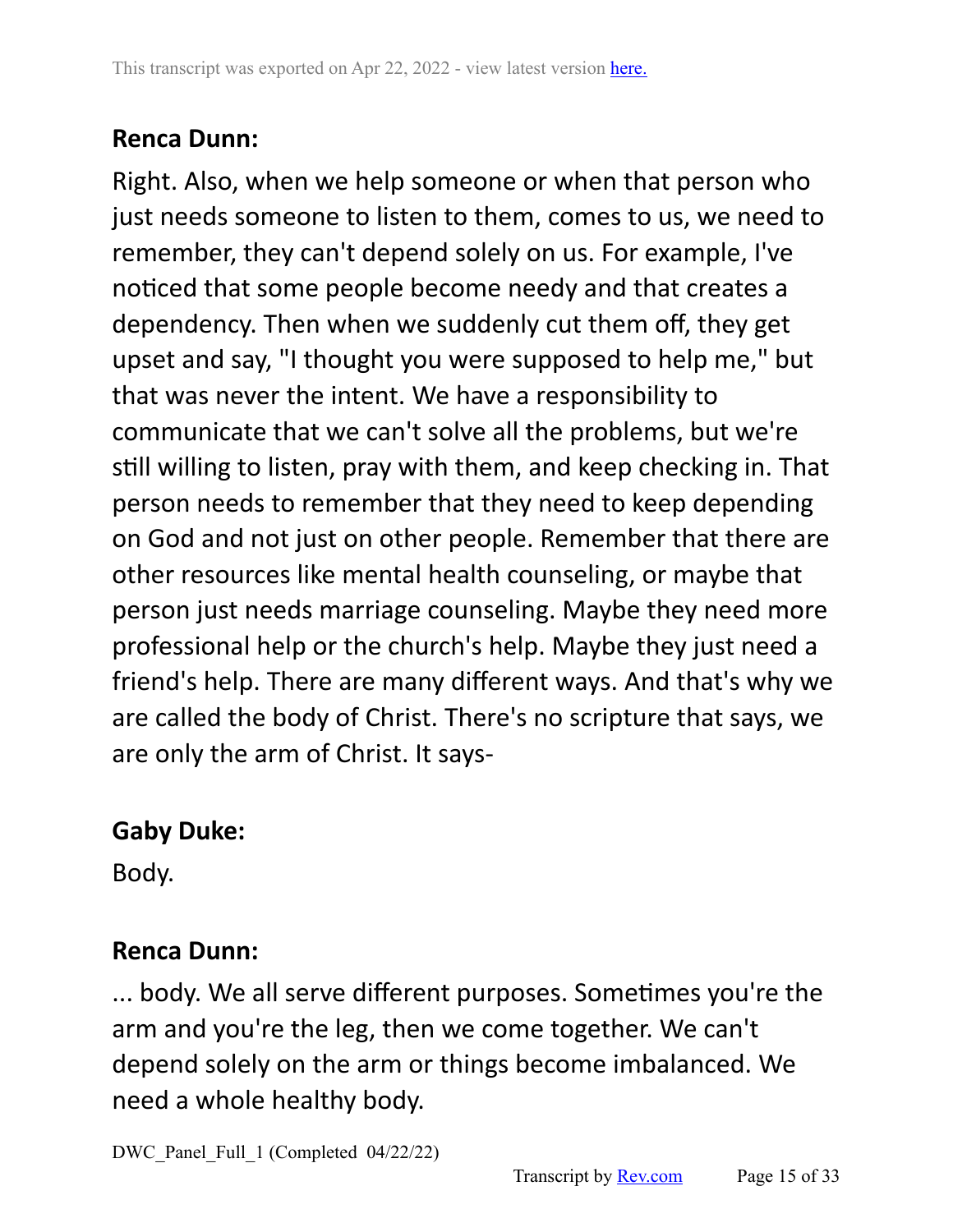# **Gaby Duke:**

Yes. I remember that verse that just talks about carrying each other's burdens and what that looks like. It seems like really coming alongside someone is the journeying with that person. It's not fixing, like you just said, or depending on that person, but it's just really more of a coming alongside with them on their journey, and just helping them turn to the Lord through that. And yeah, it's really just beautiful development.

## **Renca Dunn:**

I think it's also cool as we look through the Bible, we see all kinds of struggles, and frustrations, and war, but the people of God are never alone.

## **Sheila Hall Price:**

That's right. That's right.

#### **Renca Dunn:**

Never. They're always with someone, like their fellow warriors, or in a palace, or with their priests. We never see an instance of one of them being alone. I think it's an interesting reminder for us as we go through the process of life with joy and supporting each other. We know we are never alone. Find someone who can match your situation, but be sure not to depend on them,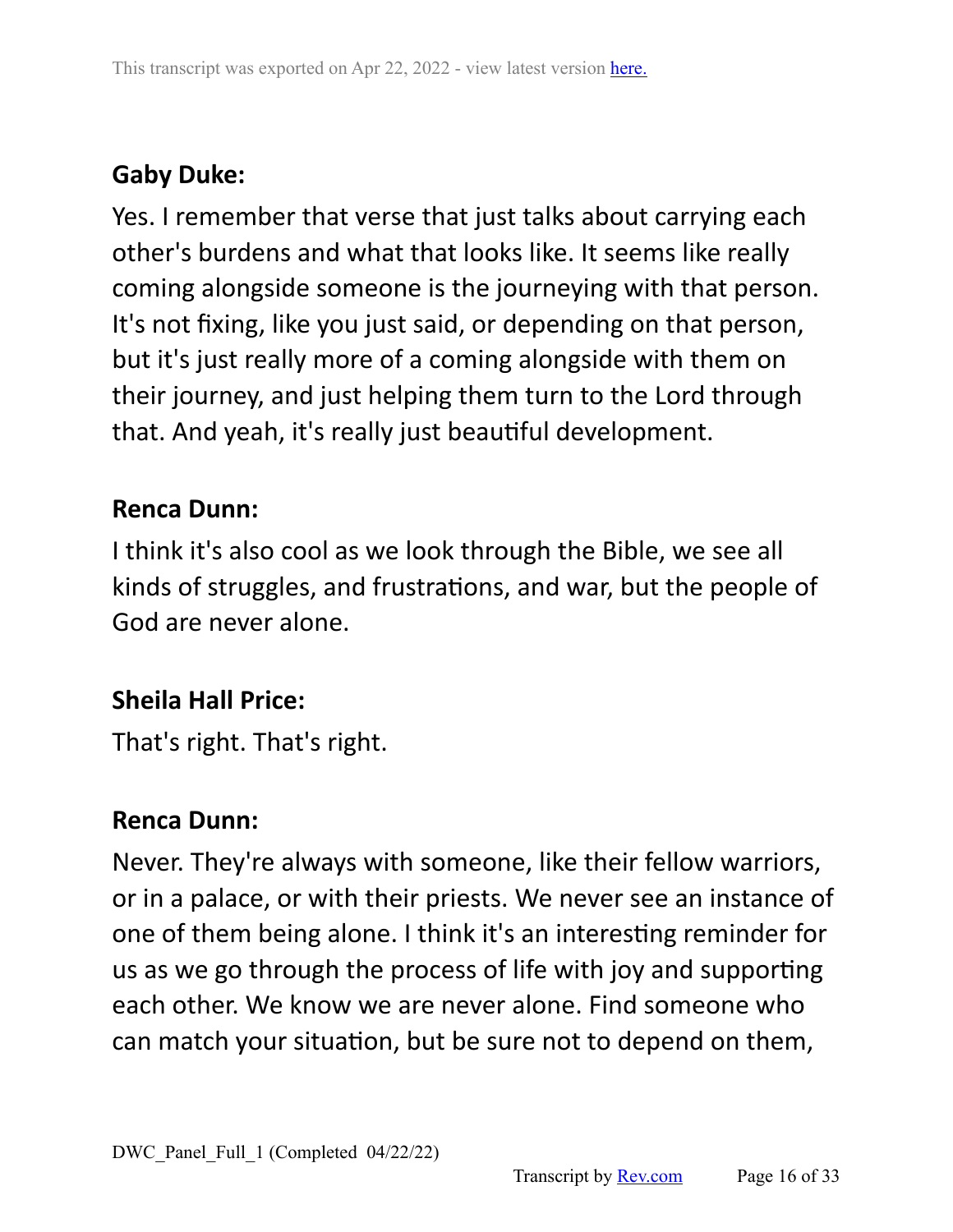# depend on God. We're here to exchange resources with each other.

## **Gaby Duke:**

Yes.

#### **Renca Dunn:**

Oh, it's like, imagine a scene where we are crouching and ready for battle. And I realized, "I don't have a sword. What do I do?" But I look to my right and you say, "I have one. Here, take mine." And I see someone coming for you on my left. And I say, "Here, take my bow and arrow. Take that, take that." This is what I imagine like, think of exchanging resources to support each other.

# **Sheila Hall Price:**

We are women of multitasking. So, we usually are skilled to multitask with different things to support each other. So for example, really, if I can't help, and she can't help, and she can't help, we can always keep giving to each other, so that we can continue to meet, to be the people that God need us to be for others.

#### **Renca Dunn:**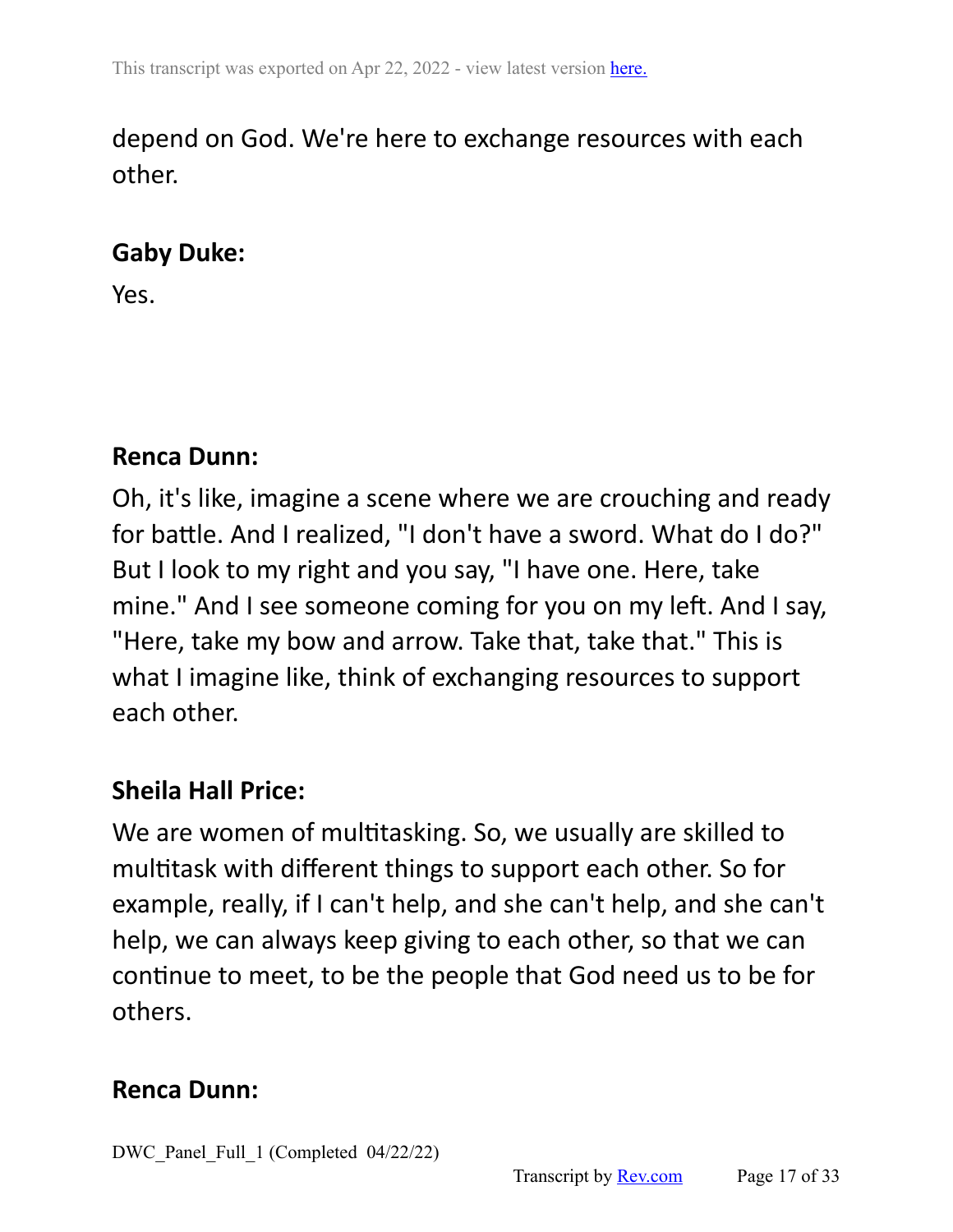# It's hard.

# **Gaby Duke:**

So Mandi, your presentation, I watched it. And wow, it really touched me. It's about your journey, and moving, and not being sure, and your family, your husband, your kids changing schools. Wow, that was really heart touching. I noticed that you started to get a little bit emotional because it's a really big deal, all those moves. And you know what? Your daughter is also here with us. Yeah. I was really excited that she came. What's was that like, just presenting and having all those emotions? Just sharing your heart with us and being here, especially with your daughter.

# **Mandi Dye:**

This is really our first trip that the two of us have taken together, because she's older now. In my past travels, I didn't always feel like she was the right age to come along, but on this trip, it's been such a gift for her to be here, been able to spend such quality time together. We get to fly together and meet all of you when we arrived. It's so good for her to be around Godly women. It's inspiring for her. It's not always easy to find likeminded women with whom she can form a special connection. So it's been so great to have her with me this weekend and for her to be able to see it all firsthand, rather than me just telling her about all the stories that I hear of people. And that's been bringing us closer together. It's neat that you guys are watching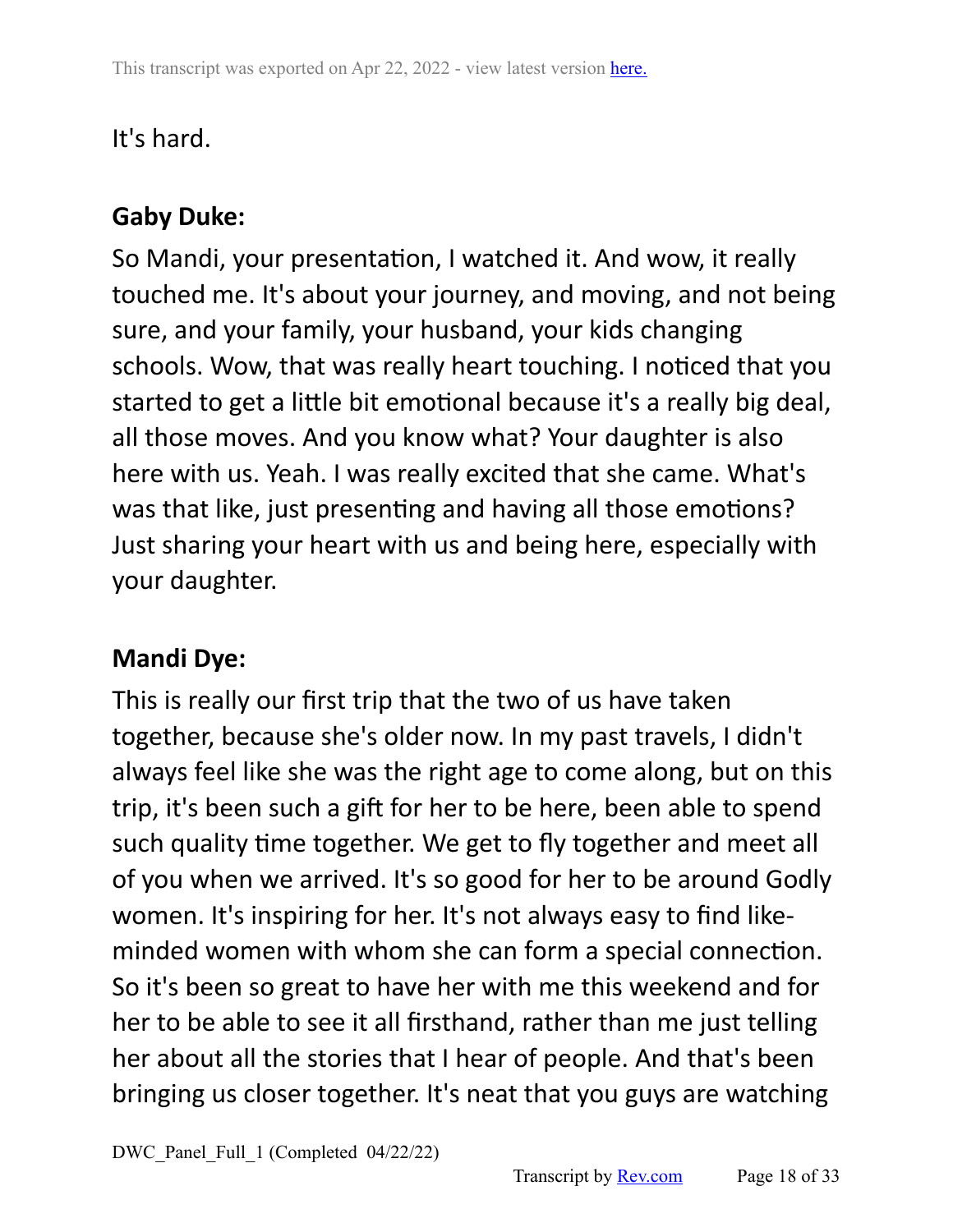us too and seeing us be silly. She's a very girly girl. She enjoys doing makeup and she did your makeup, Gaby. So yes, we've so enjoyed this experience.

#### **Gaby Duke:**

Yeah. She's so sweet. And I've loved seeing the two of you. Well, Sheila, your daughter too.

#### **Sheila Hall Price:**

Yes.

## **Gaby Duke:**

She knows relationship. Oh man, I pray one day, my daughter and I will have a relationship like that, because you know what? I'm actually going to be texting two of you often for advice because this was amazing.

#### **Sheila Hall Price:**

Yes. Yes. So I moved from Washington state to Virginia, and I had an opportunity to share God with so many people and minister. And this is actually the first time that my daughter is with me. And so, as she's developing and becoming a woman, I don't want to miss these opportunities to be with my daughter. So this trip was a chance to talk, and tease, and laugh, and eat together. And it's been such a blessing. And maybe she would've thought, "Oh man, I'm going to be here with older women." But actually, as she's been here, she's been learning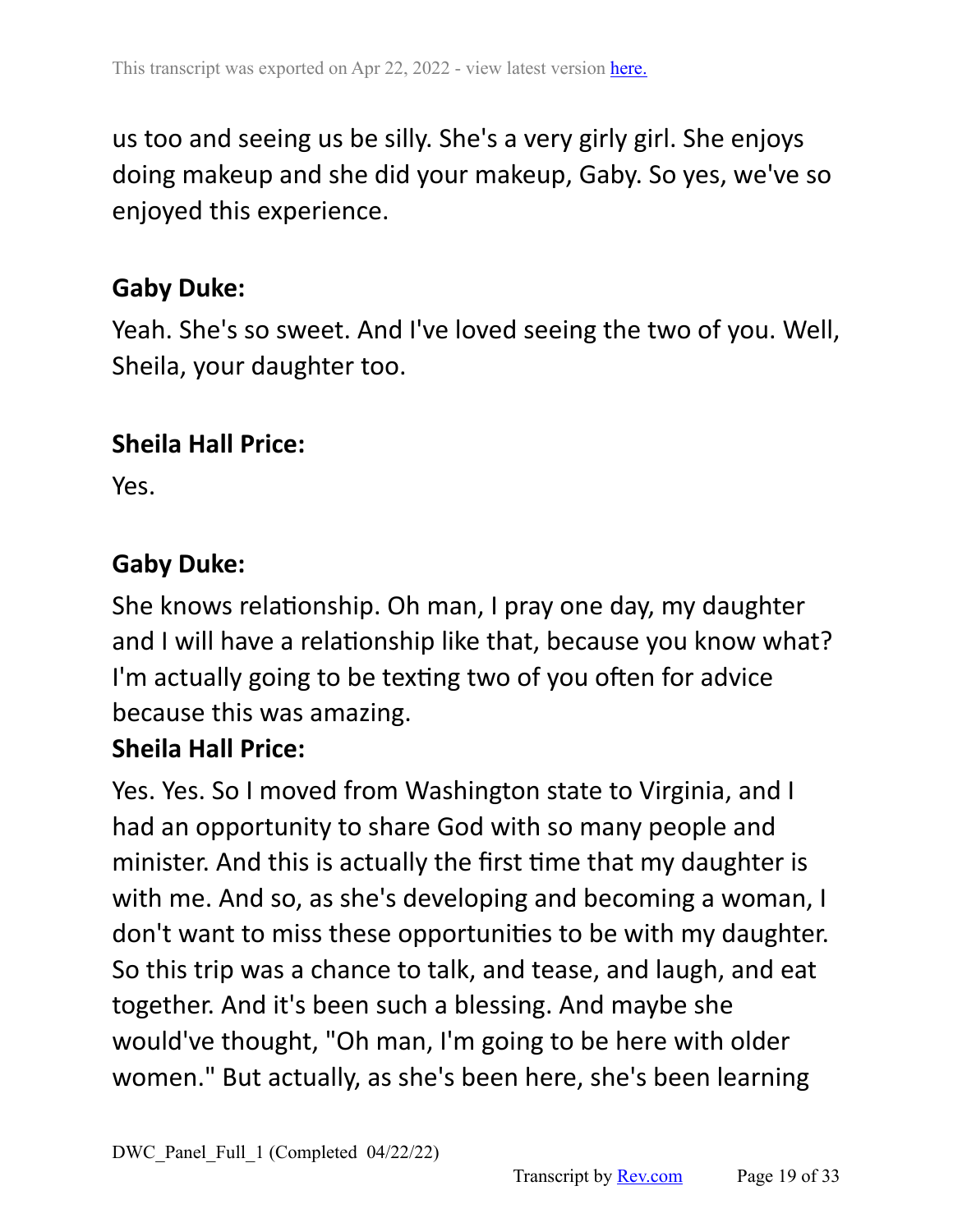# and she's been learning about herself and how it means to be godly.

#### **Renca Dunn:**

How dare you call me an older woman.

### **Gaby Duke:**

I know. [crosstalk 00:25:18] losing that.

#### **Renca Dunn:**

I personally really enjoy having your daughters here. Sometimes it reminds us that we were their age before and that who we are now is what they might become. It's cool to see. It makes me think of a Bible verse in Deuteronomy that says, "You shall teach them to your children, talking of them when you're sitting in your house, when you're walking by the way, and when you lie down, and when you rise." So along with that same idea, your girls see you here now. And they can look back 20 years from now. And remember that they were here for this moment. They see that. And maybe one day, your daughters would be sitting in these chairs doing a panel.

#### **Gaby Duke:**

Yes, yes. **Sheila Hall Price:**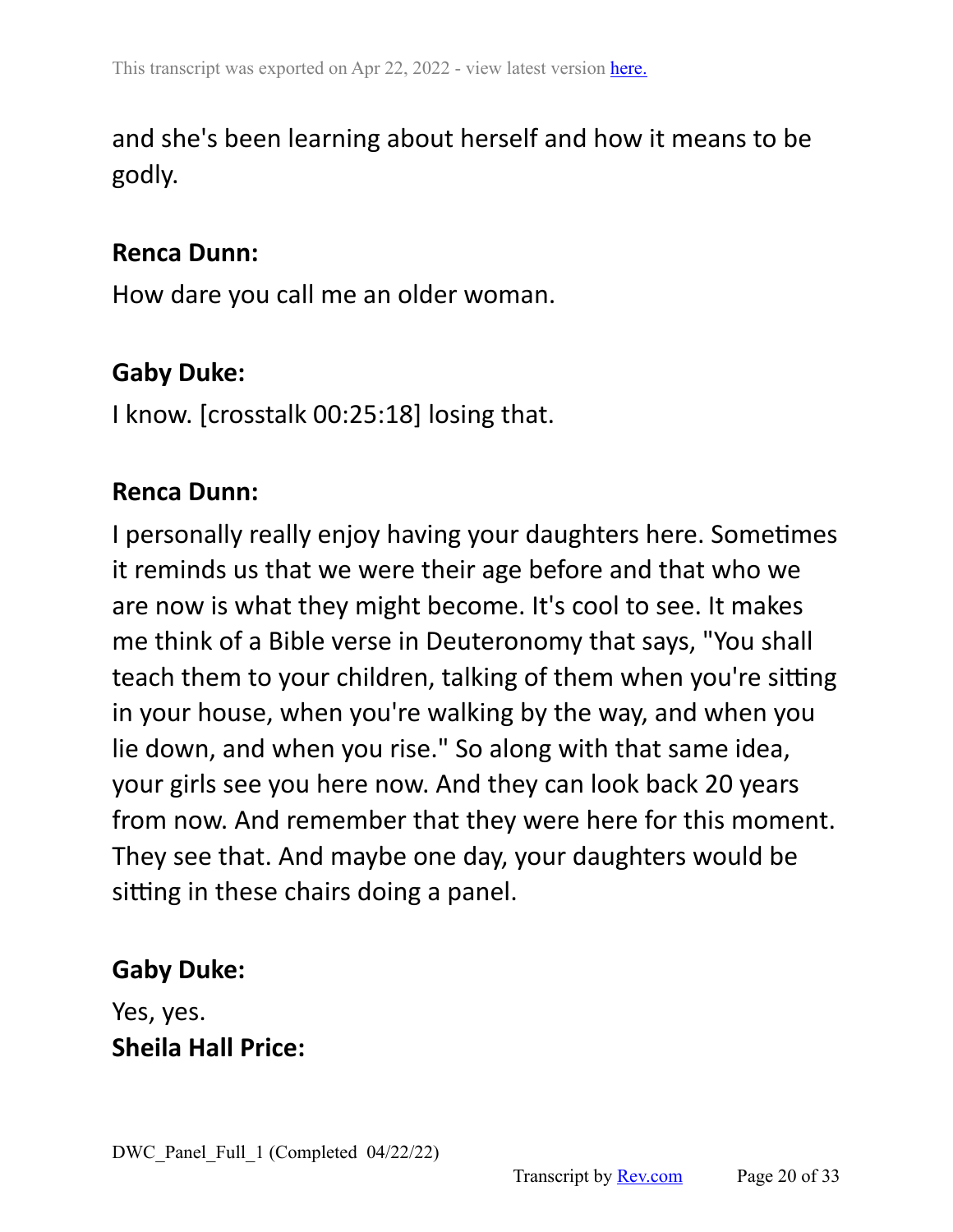Yes. In the new testament in Titus, and also first and second Timothy, it says, "Older women teach the younger women." And so that is an opportunity for Mandi and her daughter, and me and my daughter, we are able to show them how God is working in women's lives.

## **Gaby Duke:**

Yes, yes.

## **Sheila Hall Price:**

And so, as they see us, they will see what God is doing. And hopefully, they'll want to be like that too. And your daughter as well, when she grows up, it'll be her turn.

## **Renca Dunn:**

What's also amazing is I feel like you have the wisdom that you have from your life experience is rich. That is something that I cherish as a woman. God created women. Oftentimes women are thrown under the bus, but we won't let that happen. We can rise up here, like the women warriors before us. Sheila Hall Price:

Yes.

## **Renca Dunn:**

Deborah, Esther, Eve, and the list goes on. We will rise up because that is who God made us to be. So it's awesome to have daughters that look to you as an example, to rise up and continue that.

Sheila Hall Price: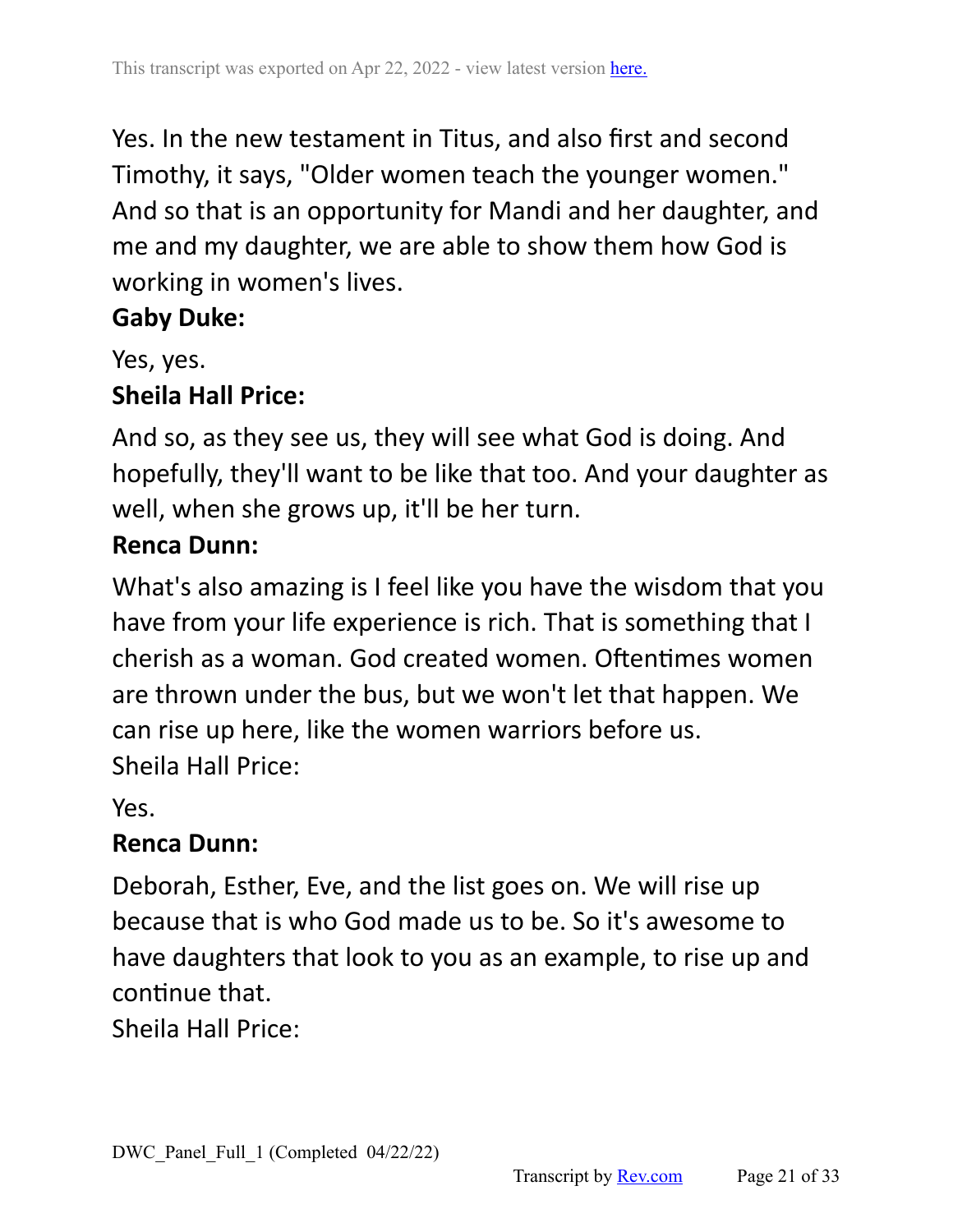# Yes, it's a challenge as well. It's not easy to raise a daughter, but it is a blessing.

# **Mandi Dye:**

Oh, I love watching my girls grow up. And coming here has been a powerful bonding time, because God is here and this is ministry. My hope for my daughter's future is that yeah, like you said, she will one day take my place. My husband would be overjoyed to see that happen. I would love to see her do something like this. I even asked her if she could see herself doing it. And I said, I understand that, but yeah, we're making beautiful memories. When she looks back on her life, two, five, even 10 years from now, she'll remember the things that she watched her mom and dad do. And maybe she'll follow in her footsteps. Now today, she told me, she said, "I'm proud of you." And that made me smile. She's been my biggest fan this weekend. I've loved having her with me.

# **Sheila Hall Price:**

Having my daughter here has just been part of the process. I know and trust God. And I do believe that she will find herself in her future. I've taught my daughter many things, but sometimes, she'll say, "Okay, mom does this or says this," but if I'm blunt or very direct, she'll say, "Mom." And I'd tell her, "Hey, God gives me the opportunity to be blunt," but she's also learning that she doesn't just have to sit there and just say, "Okay, whatever." I'll just accept that. But I do remind her, God has given me a personality and characteristics, and he's making me into who he has me to be. But at the same time, I'm going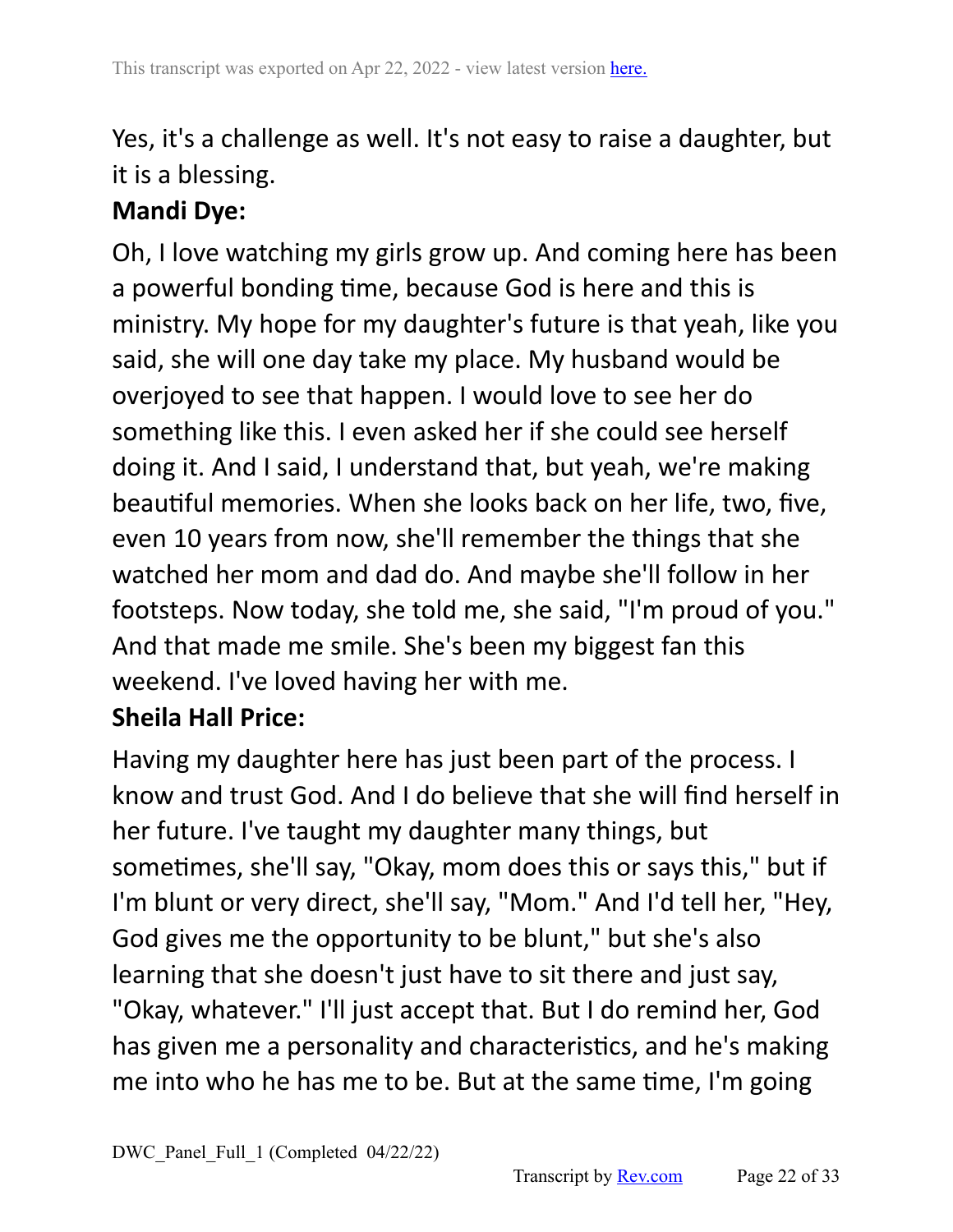to tell you what God tells me to tell you. So it's all part of the process and part of raising godly girls.

# **Mandi Dye:**

I agree wholeheartedly. It's not easy being a Christian mom in the world right now. It's tough, but I've learned the value of talking with my children, not to them. That shows them that mom is really listening. I always kind of probe and ask, "How are you feeling about this? Do you feel like this or do you feel more like this?" That's how I keep my eyes on which path they're heading towards. And if I see them in the wrong direction, I get more blunt. But if they're growing, and they're positive and healthy, then I tell myself, I'm doing a good job, but it's a big journey.

And I always ask them every day, "Do you love God?" And they say, "Yes." That's what matters most to me, even if we don't agree on other issues, but we have a strong relationship as our foundation. They know that my husband and I are available and we're here to talk with them. I can't imagine if my kids didn't have God. Sometimes they even try to picture what my life would be like if I didn't have Jesus Christ and I can't even fathom it. I'm so grateful that he is in my life. I'm sure that's the same for you and your daughter. She's so beautiful. And our two girls have really hit it off. They're planning to go back to the hotel and chat tonight, and I'm like, "Okay, have fun." So sweet to see that. That's part of my testimony of moving so frequently. And this is an example of the good that can come from meeting new people and even meeting a new friend's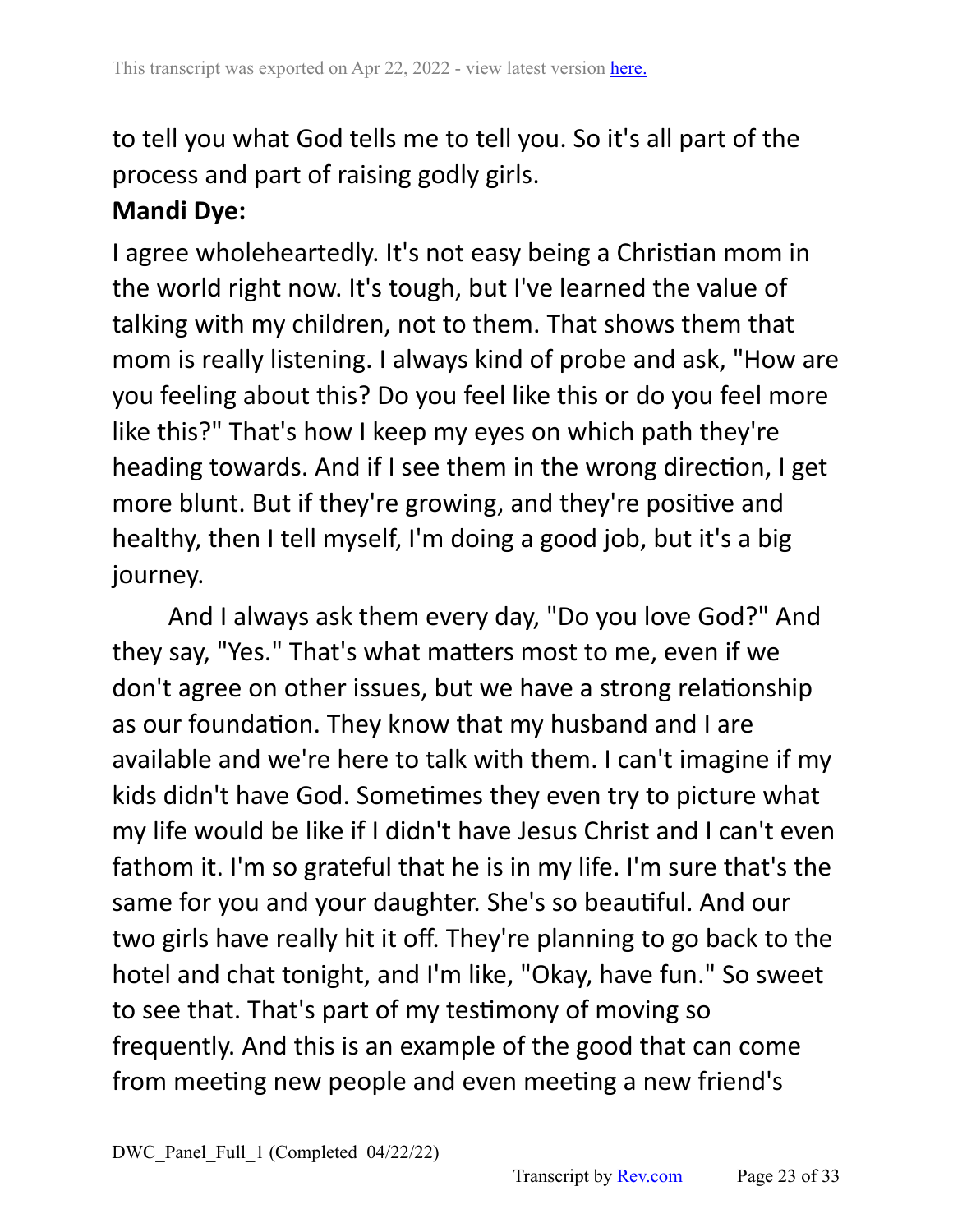mom. Sometimes you don't get to meet your friend's parents. So it's been a wonderful opportunity.

## **Renca Dunn:**

I also think it's important to remember that not all motherdaughter relationships are great. There are some that have tension or distance in the relationship. With that being said, what would your advice be for others who may be experiencing that?

# **Mandi Dye:**

Honestly, I think the age and stage that your child is in really impacts the relationship. Through the middle school years, that's a really difficult age because of so much peer pressure. As a Christian mom, it's painful to watch them go through stuff. We're always trying to teach them to love, to forgive, to be selfless, but when it comes to going to school, they've got to learn to be tough. They need to learn to stick up for themselves. It's a hard age. I feel like seventh and eighth grades were tough on all of my kids.

Elementary school and high school, they were easier. And it depends a lot on the relationship style you have with your kids. All relationships have issues. Every relationship goes through ups and downs, but I feel for the parents of middle schoolers, because that's such a hard time and puberty hits around then. Sometimes your child might not want to hear about God about that age. So the struggle's real, but God will never forsake you. He's always there. No matter how upset I feel, I have to remember that I'm here to help my children get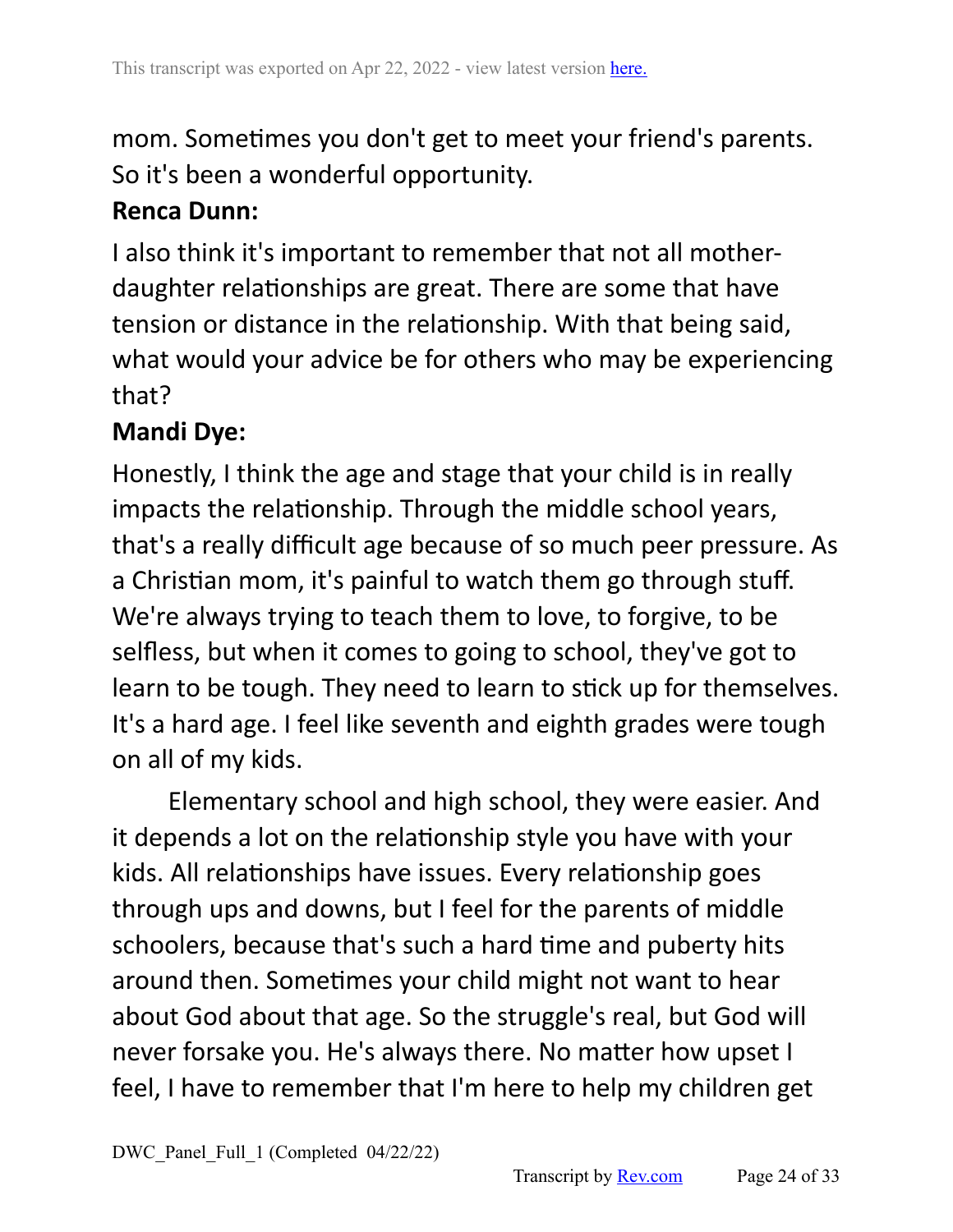through these times. And they're never going to forget that. Parenting is hard, but God is with me and he doesn't forsake parents. It's a beautiful and challenging adventure. Just never give up.

# **Sheila Hall Price:**

That's right. What God gives me is his love. I mean, his unbreakable love. It's strong and enduring, and that is the love that I want to give my children. My children, when they make a mistake, I want to show them love because love was shown to me. When I made mistakes, God still loved me. And because of that with my kids, when they make mistakes, it's so important of course, to address them and tell them what is acceptable and not. But then, we should also embrace them and show them love. Because after that, after a correction, I always show them love or give them a hug, because I want them to know that God loves them as well.

#### **Gaby Duke:**

That's something I love about the two of you and your daughters, are teens. And that teen age is just weird and awkward.

## **Sheila Hall Price:**

It's a challenge.

#### **Gaby Duke:**

Yeah. It's challenging. It's challenging.

## **Sheila Hall Price:**

It's a challenge.

## **Gaby Duke:**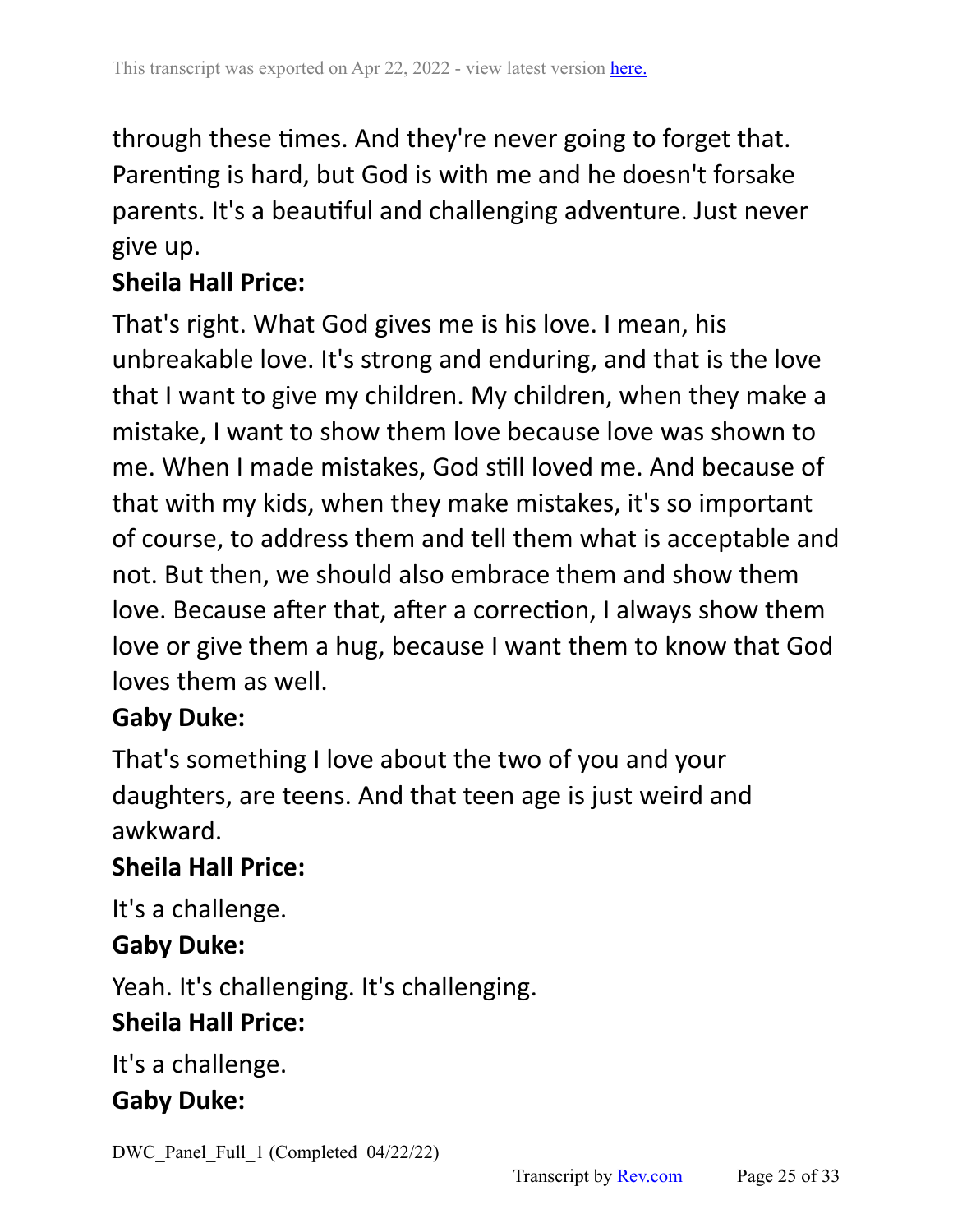Whether that's teen or adult age, relationships are hard, but it's hard to accept God's love regardless of your age. So Sheila, you mentioned struggling with the bite on your face and just how that affected how you looked, but you felt that God was calling you to just tell others about him. And it was tough for you to accept that role. And you knew that God loved you no matter what you looked like. So for people out there that are watching right now that haven't yet gotten the opportunity to accept God's love, what would you encourage them with? **Sheila Hall Price:**

Well, first I would encourage myself with patience. First, I have to encourage myself and have patience. And I must humble myself and accept that God is in me and that he's working in me, so that I can share with other people his love. I can't just love other people on my own. I have to really rely on the love that is given from God. And as I fellowship with him, I'm able to give that love to others. Something that I do with my children is when I see homeless women. Homeless women, they tend to be on the street with children. And so my first thing is to approach them and then ask them, "Do you need help? Do you need food?" And I bless them. And then I ask if I can give them a hug. And my children are often appalled and they say, "Mom, did you just hug that homeless woman?" And my response is, "Yes." The same love that God gave me, I don't want to keep it for myself. I want to share it with others.

#### **Renca Dunn:**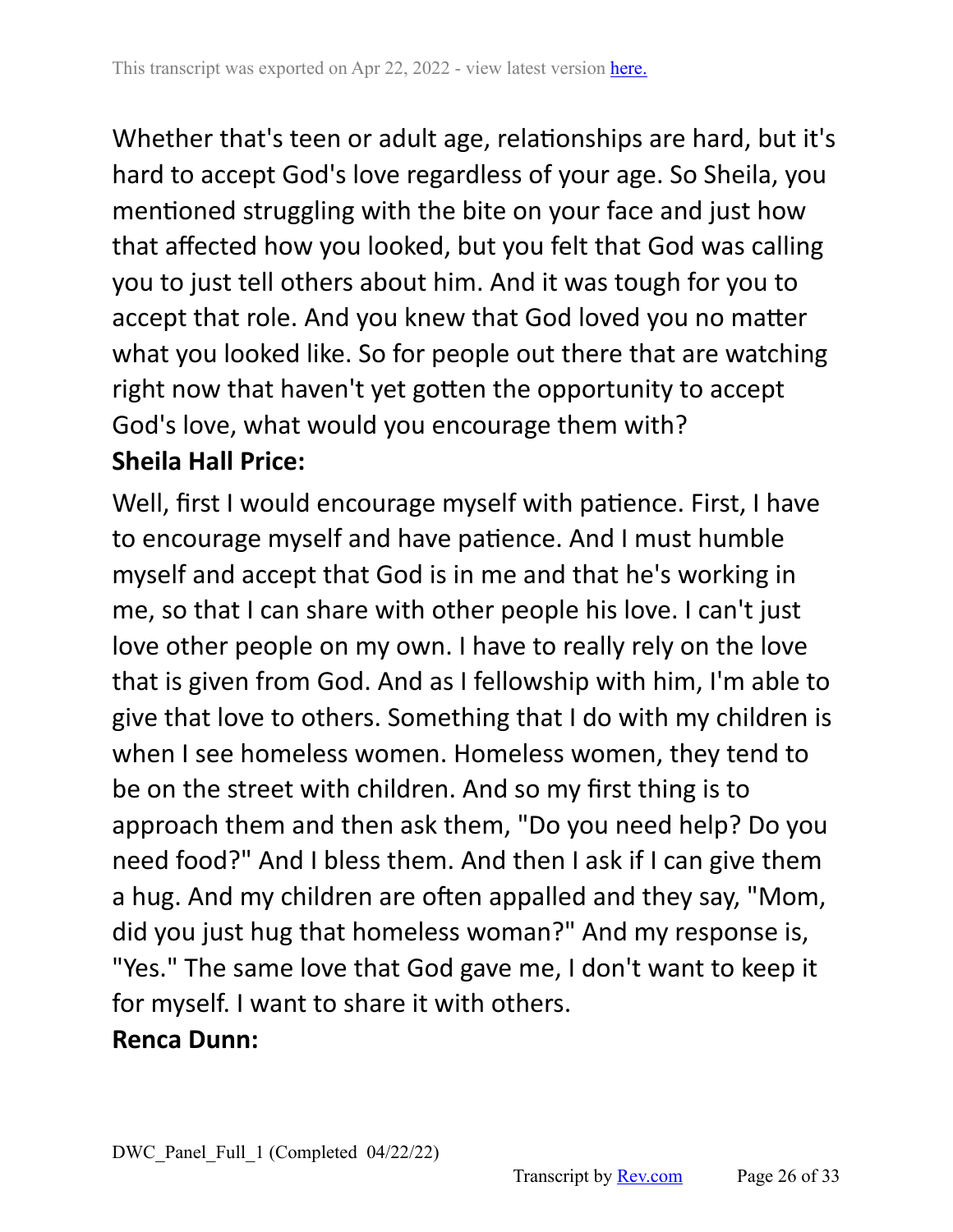Yes. We can self sabotage. We can tell ourselves things like, I'm not worth it, I'm not deserving, or I'm not good enough. We can spiral into negative self talk. The thing is, God already unconditionally loves us. He doesn't see our misbehavior and question his love for us. When we have thought, we don't deserve his love, who does that come from? It's us. We can become our own worst enemy. And when that happens, I wouldn't say evil wins, but he uses it as an opportunity to deceive. We will encourage you. He will encourage you to believe those lies. So when there's proof right in front of you of God's love, for example, he'll bring you people and so many other things, but we are resistant to believe it because of those lies. I think first, like you said, we have to receive it. I have to say it to myself. I receive God's love. I know I am loved. You have to say it, even if you don't feel it. Say it to yourself every day.

I have a story of a friend who felt discouraged every day. This friend would self sabotage repeatedly. Then her doctor told her to look at herself in the mirror every day and say, "I am loved. I am beautiful. I am worthy." My friend thought it was silly, but the doctor was adamant. She agreed to do it. And after days of doing this, it started to sink in or became rooted. She started to believe that she is deserving, worthy and valued. This completely changed her mindset, attitude and perspective. She made a full 180. She was optimistic and hopeful. And it was like, where did she come from? So as you said, it comes from within first. You have to receive God's love, say to yourself, "I know I am loved." It doesn't matter what other people say. We have to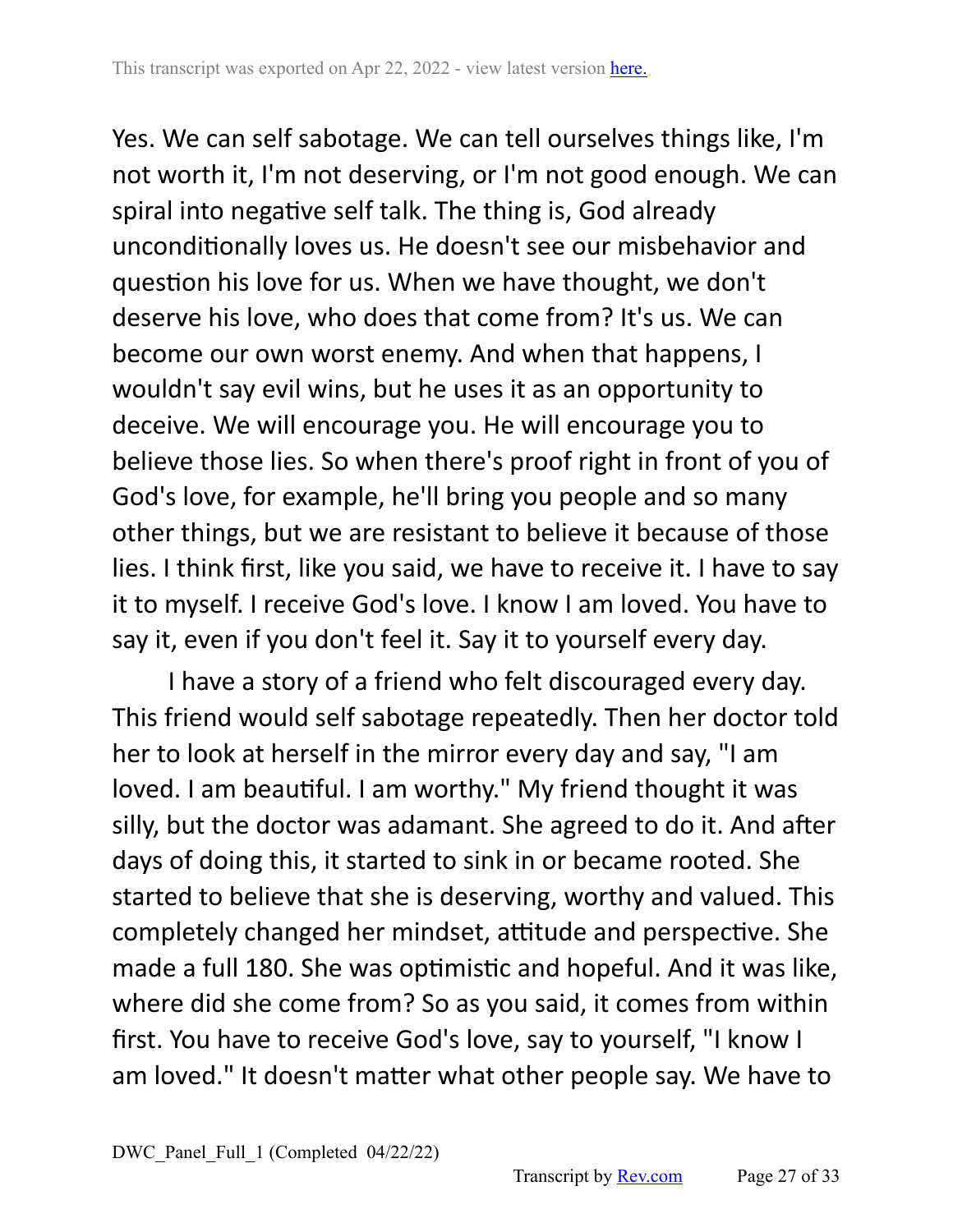remind ourselves that we are worthy, that I am a woman of worth, that you are a woman of worth. Start there, and then it will start to overflow into other areas of your life. It can impact our behavior, responses to people and community. **Sheila Hall Price:**

There's a song that I love. Because of this song, it's something that I have to tell myself over and over again. And the song says this, "Your faithful love is enduring. Your love, it touched me. It strengthens my soul and it inspires me. And it flows out for me like a river. This I know, truly the things that I have experienced, your love has endured." And that's something that I have to tell myself over and over again. So whenever I'm feeling angry, I think about that song and how his love washes over me and can turn that anger into something else. Instead of drawing a line or pushing people away, I can remember, nope, the Lord has already touched me and I automatically can be changed from the inside. And that anger can turn to love. I don't have to doubt his love. I already have my experiences, but I've already experienced his love, and it's strong, and it beats anything.

So his love in face of my anger, when he touches me, he changes me, and that anger becomes love. That's it. So that's something I have to tell myself often.

## **Mandi Dye:**

Yeah. To add to what you both are saying about those identity statements, you are worthy, we're important, we are loved, I use those for my kids all the time during the middle school years. Reminded them of those words, put them on their mirror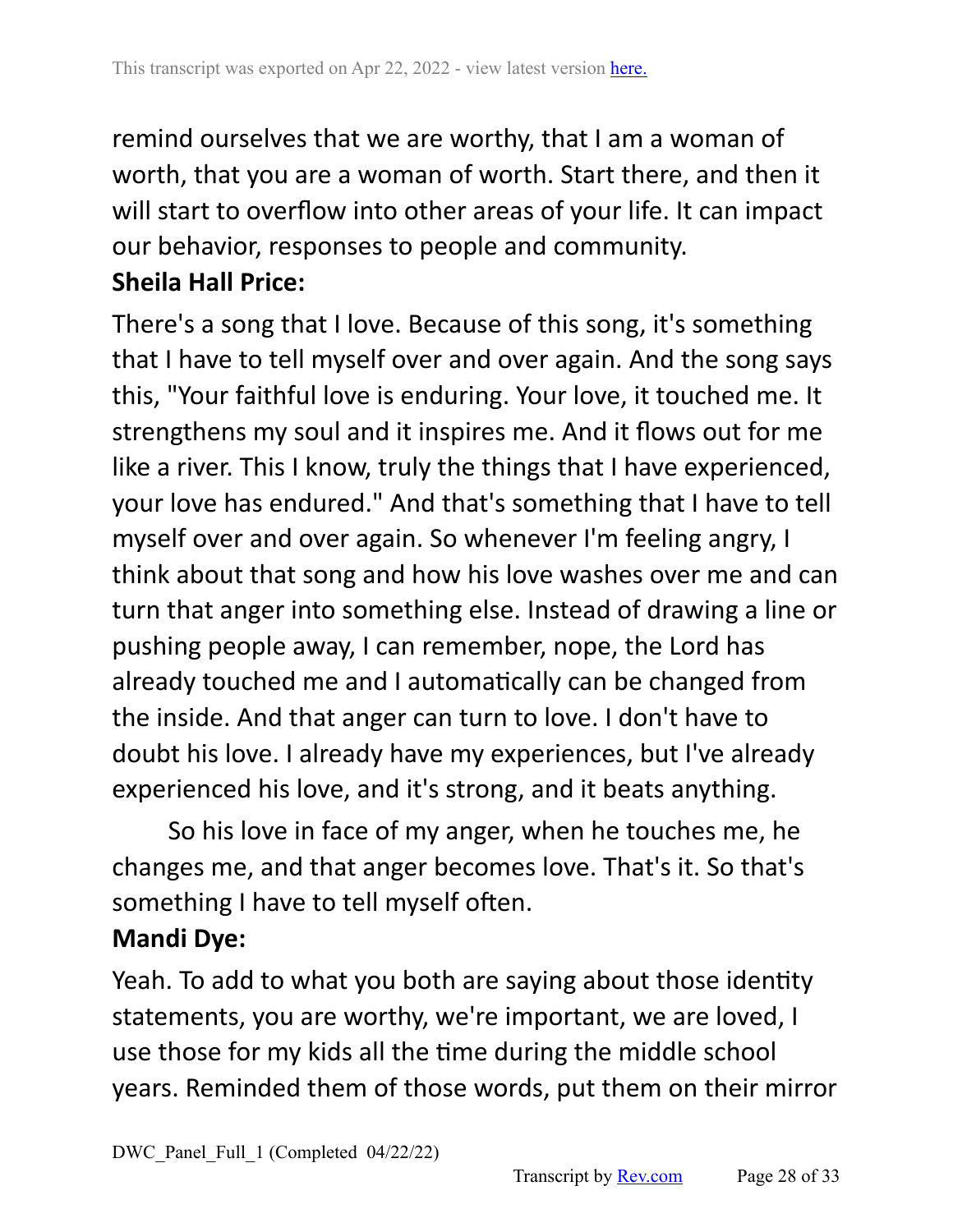and their lunchbox, texted them throughout the day. So just do our best. That's all we can do. Just abide in the love of Christ. Your children will look back and remember those things. The statement, "You are worthy," I send those words to my friends all the time to remind them. Remember, you are worthy no matter how hard your day was. God is always with you. He promises to go with you wherever you go. He'll never abandon you. Those affirmations bring up a lot of memories for me. They're just essential reminders to cling to. It's the good news. **Renca Dunn:**

And honestly, we do forget. We do. It gets beat into our heads. We hear it so often, it loses its significance. We see this many times in the Bible. People will turn away even after seeing with their own eyes what God has done. Even they forgot. We can get tired of pastors or others saying the same thing over and over again, or maybe like your teenage daughter who says while rolling her eyes, "Mom, I already know you love me." But at some point, she could forget. So we keep saying it. I'm confident in myself as a woman, but sometimes people hurt my feelings, which can lead me to feeling despair. But I have to pause and remember, I am worthy of his love. I have to tell that to myself. I have to repeat it until I can get a hold of myself. **Mandi Dye:**

Yeah. It is not easy, but we can't give up. It's unbreakable or unbreakable faith, unbreakable love, unbreakable joy.

#### **Renca Dunn:**

Unbreakable joy.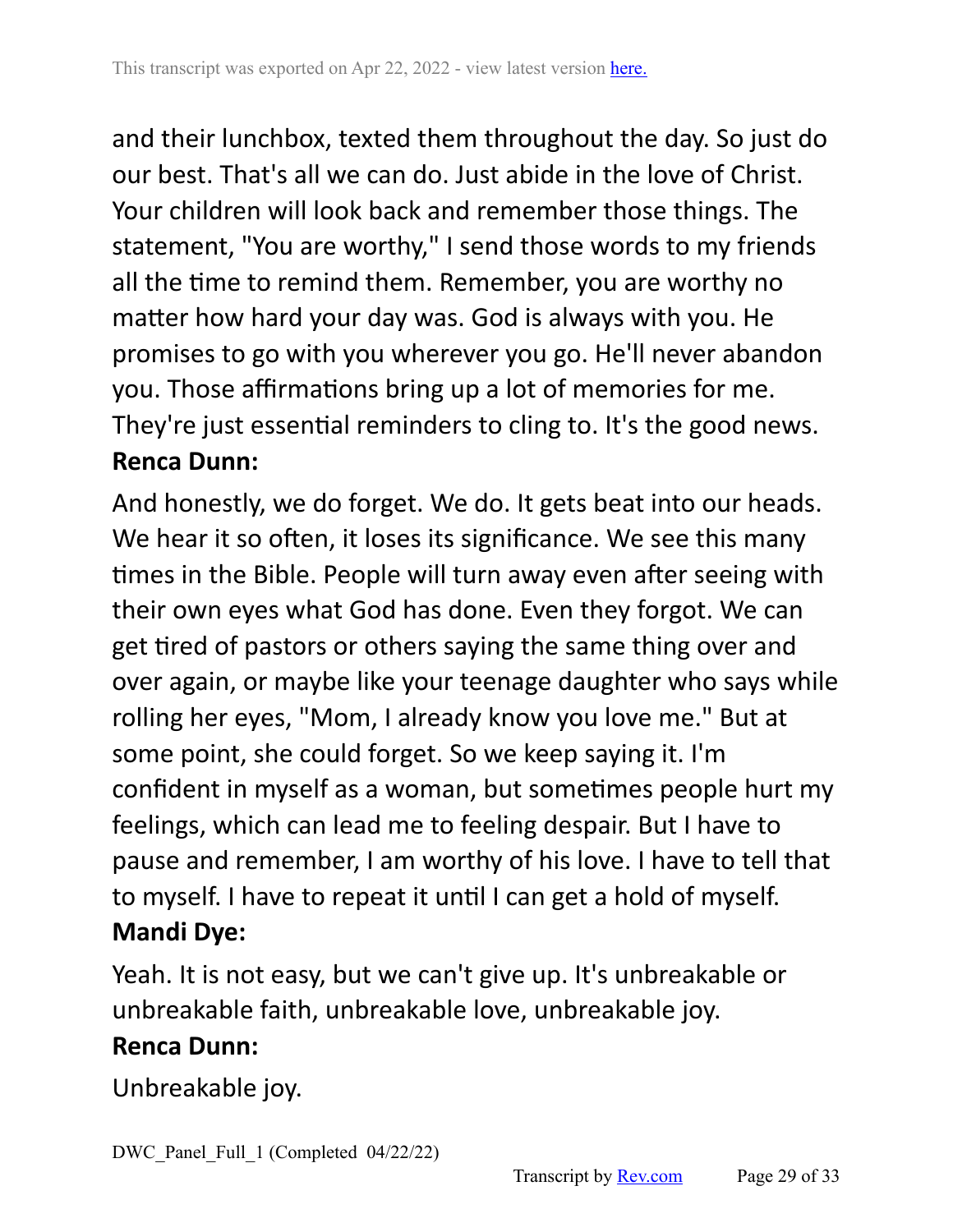# **Gaby Duke:**

Yes, yes. That, I love it. I often have to remind myself too. I don't have to do anything to earn his love. He just loves me regardless. I just love that. Ladies, thank you so much for being here. It has been a joy to have the three of you here on this panel. It really has.

# **Mandi Dye:**

Yes. Thank you.

## **Renca Dunn:**

Thank you for having us. It's an honor for me to be here, sitting next to you women, as you share your stories and to know godly women, women of God.

Sheila Hall Price:

Yes. Being here really has been such a blessing, being able to connect and minister together. Thank you so much, Deaf Millennial Project.

# **Mandi Dye:**

Yes. Thank for you for giving me this experience. It's My first time here. To the awesome team, thank you all.

# **Gaby Duke:**

Yay.

# **Mandi Dye:**

I [inaudible 00:41:40] here. I think I should move to Texas.

# **Gaby Duke:**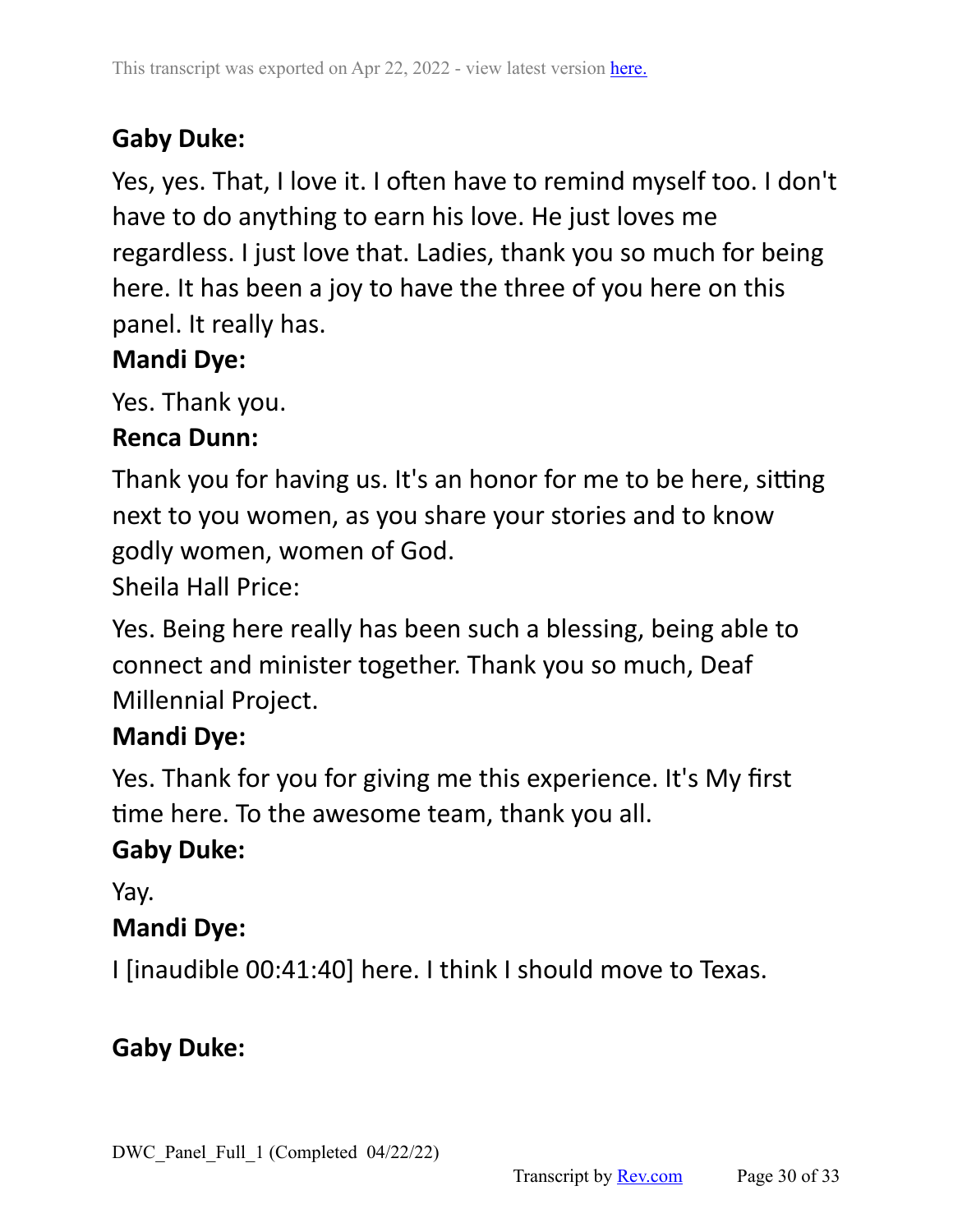You should. Okay. So I think this would be a really great opportunity to just pray as we close out. So if the three of you don't mind, I'll start with the prayer, and then Sheila, you can go next with love, Renca with joy, and then Mandi with faith. Okay? Dear heavenly father, just thank you so much for today. And for all the women that are in the audience watching, oh Lord, I just thank you so much for how you've used these three ladies to just teach us and just help us to know more of who you are. Thank you so much for this opportunity. This is for you.

# **Sheila Hall Price:**

Father in heaven, Lord Jesus, we honor you. We lift up your name and you alone are God, and there is no other. Lord, we received from you that nothing is impossible. Lord, we thank you for your unbreakable, enduring love. And we pray that you touch every woman who needs inspiration, who needs to fill your love. Lord Jesus, let every woman know that they are worthy and that their jar of water filled with shame can be laid aside, because you will touch them and you will permeate your love to be sent out like sprinkles of water. Lord Jesus, thank you for your enduring, unbreakable love. Thank you for each woman. In Jesus' name.

# **Renca Dunn:**

Heavenly father, I have no words. I want to thank you, but I have no words to describe the way I'm feeling right now. I just want to thank you for your creation, the earth, the animals, the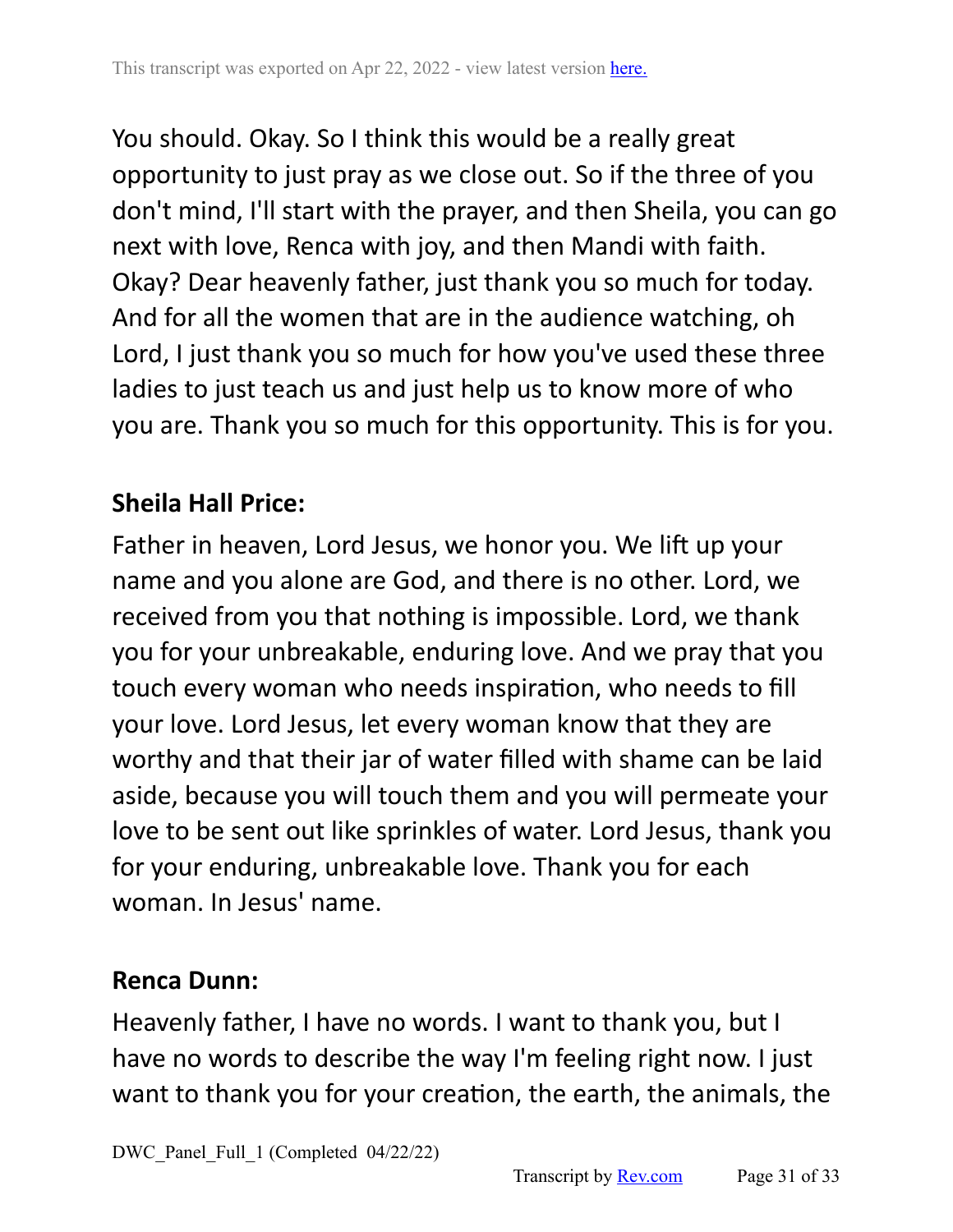plants, the people. You also created all of us women sitting here right now, as well as the women watching. I pray for those women out there. There are some who have a broken spirit. Some may be depressed. Maybe they're struggling with something or some may be in a good phase in their life. Whatever they're experiencing, wherever they're at, maybe they're at home watching this conference by themselves or with that community. You are with each and every one of them. Let your spirit overflow and remind them that they are women of worth, that you created all of us with your own hands. We are not manufactured from a machine, but from your hands. We are all beautiful women of this earth.

We thank you for your honor and power. We want to pray that we would have unbreakable joy, that it would be contagious. We know that we can have unbreakable joy because you are unbreakable. The earth and everything in it is breakable, but you are not. When you're with us, we become unbreakable. We can have unbreakable faith, love, joy, and the list goes on. So Lord, we pray that we would experience your peace, your joy, your hope, your everlasting joy, that we would not become rooted in this world, but that we would be rooted in you. Like she mentioned, that we would cling to your vine and be like branches that grow and develop the fruit of joy for all the world to see and know you, our sovereign king over our daily lives and beyond.

## **Mandi Dye:**